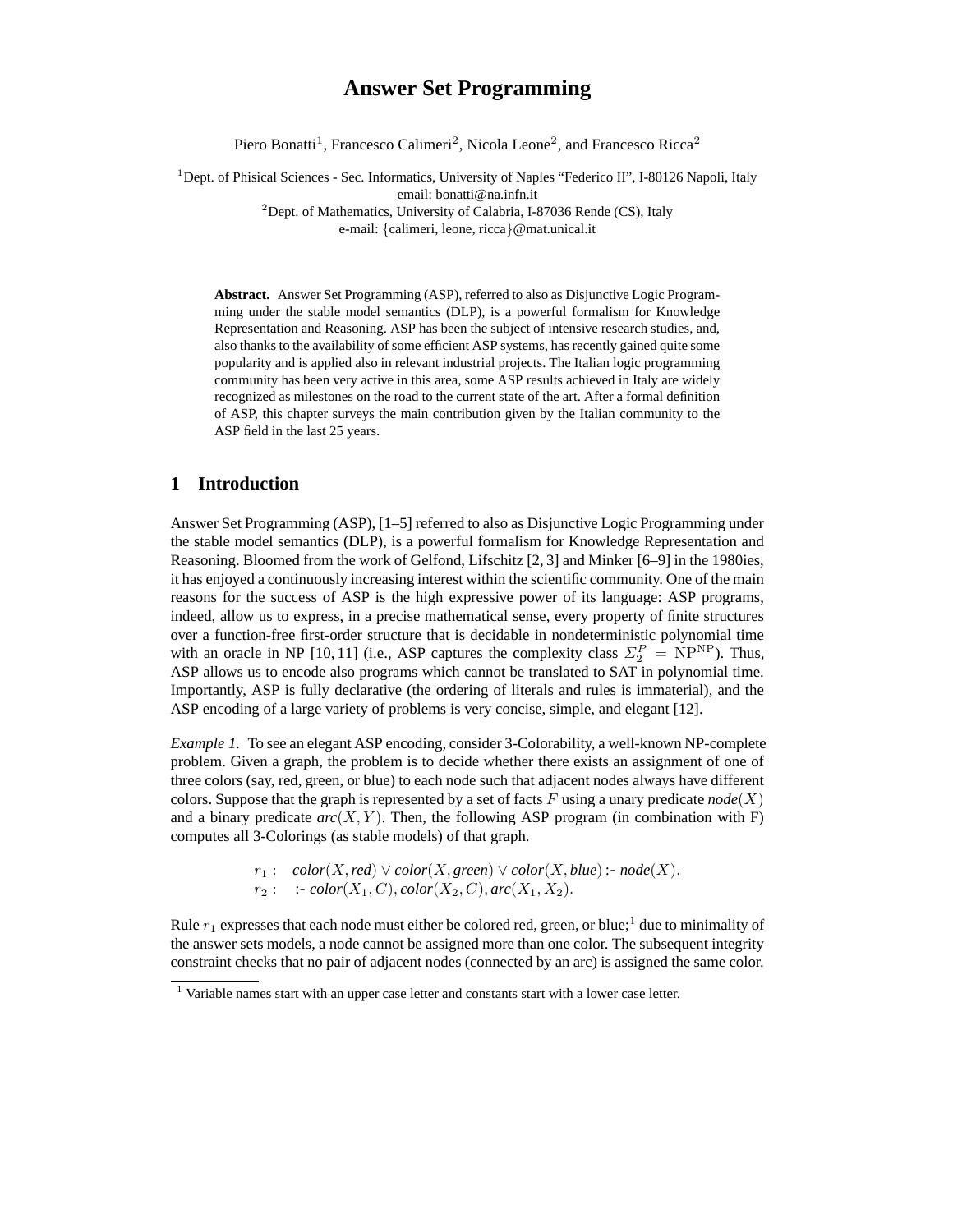Thus, there is a one-to-one correspondence between the solutions of the 3-Coloring problem and the answer sets of  $F \cup \{r_1, r_2\}$ . The graph is 3-colorable if and only if  $F \cup \{r_1, r_2\}$  has some answer set.  $\Box$ 

Unfortunately, the high expressiveness of ASP comes at the price of a high computational cost in the worst case, which makes the implementation of efficient systems a difficult task. Nevertheless, starting from the second half of the 1990ies, and even more in the latest years, a number of efficient ASP systems have been released [13–22], that encouraged a number of applications in many real-world and industrial contexts [23–31]. These applications have confirmed the viability of the ASP exploitation for advanced knowledge-based tasks, and stimulated further research in this field.

The Italian research community produced, in the latest 25 years, a significant contribution in the area, addressing the whole spectrum of issues cited above; this contribution ranged from theoretical results and characterizations [32–37] to practical applications [23, 24, 26–31, 38–43], stepping through language extensions [13, 40, 44–66], evaluation algorithms and optimization techniques [67–76]. Several of the achieved results are widely recognized as milestones on the road to the current state of the art; this is, for instance, the case of the DLV project [13], that produced one of the world leading ASP systems. The Italian community is currently very active on ASP, it contributes in pushing forward the state of the art, as witnessed by the most recent results like, e.g., the ASP extension to deal with infinite domains which is at the frontier of the ASP research [57, 59, 60, 62, 63, 66].

The rest of the Chapter is structured as follows: in Section 2, ASP is formally introduced, syntax and semantics of the language are presented; Section 3 focuses on ASP properties and its theoretical characterizations; Section 4 surveys linguistic extensions; Section 5 reports on ASP with infinite domains; Section 6 first introduces the general architecture of ASP systems, and then surveys algorithms and optimization techniques; Section 7 first describes DLV and number of other ASP-based systems, and then reports on real-world ASP applications; eventually, Section 8 collects a number of further contributions of the Italian ASP community.

# **2 The ASP Language**

In what follows, we provide a formal definition of the syntax and semantics of Answer Set Programming in the spirit of [3].

#### **2.1 Syntax**

Following a convention dating back to Prolog, strings starting with uppercase letters denote logical variables, while strings starting with lower case letters denote constants. A *term* is either a variable or a constant.<sup>2</sup> An *atom* is an expression  $p(t_1, \ldots, t_n)$ , where p is a *predicate* of arity n and  $t_1, \ldots, t_n$  are terms. A literal l is either an atom p (*positive* literal) or its negation not p (*negative* literal). Two literals are said to be complementary if they are of the form p and not p for some atom p. Given a literal  $l$ , not.  $l$  denotes its complementary literal. Accordingly, given a set L of literals, not. L denotes the set {not.*l* |  $l \in A$ }. A set L of literals is said to be *consistent* if, for every literal  $l \in L$ , its complementary literal is not contained in L.

A *disjunctive rule* (*rule*, for short) r is a construct:

$$
a_1 \vee \cdots \vee a_n := b_1, \cdots, b_k, \text{ not } b_{k+1}, \cdots, \text{ not } b_m.
$$
 (1)

<sup>&</sup>lt;sup>2</sup> Note that, as common in ASP, function symbols are not considered unless explicitly specified.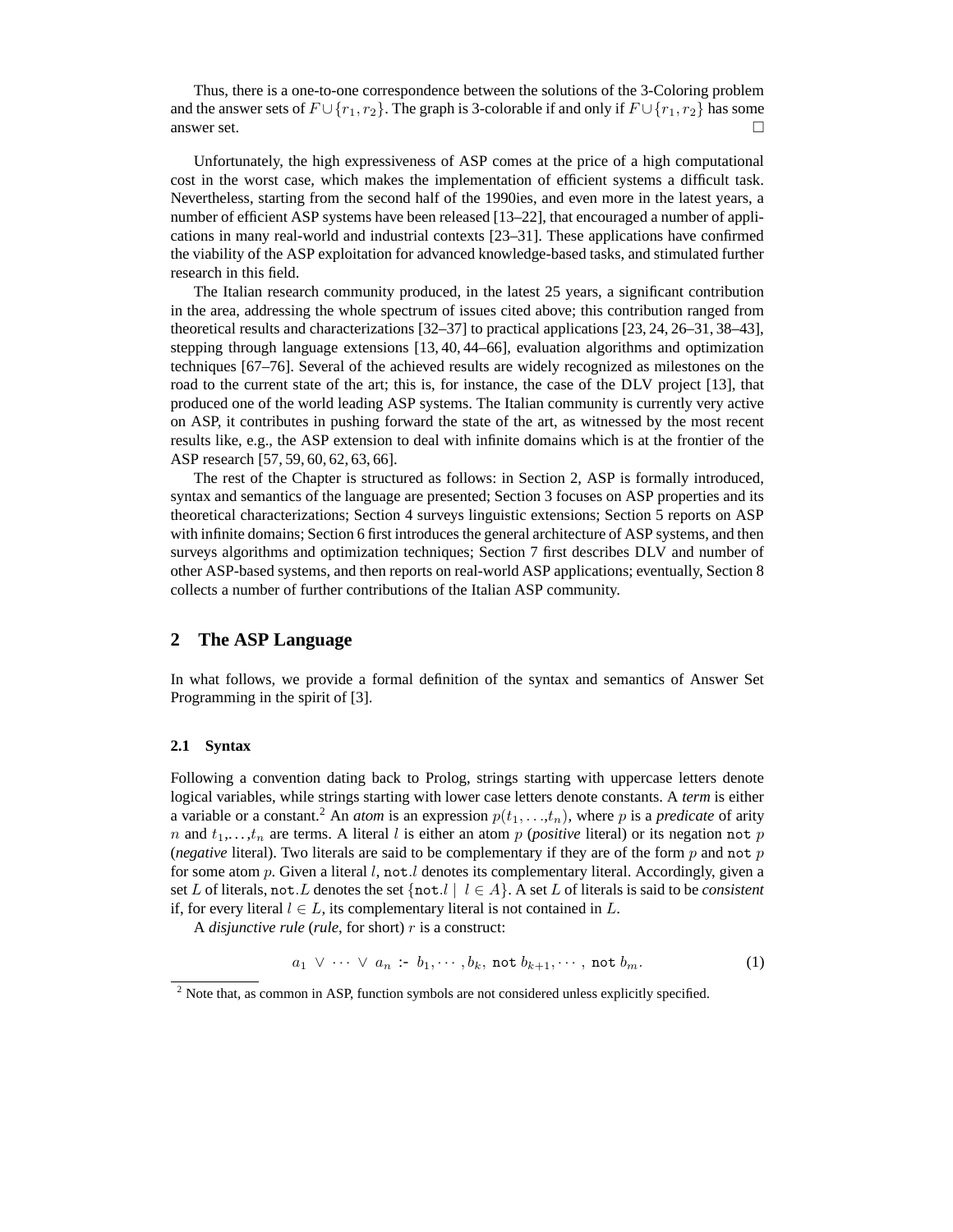where  $a_1, \dots, a_n, b_1, \dots, b_m$  are literals and  $n \geq 0, m \geq k \geq 0$ . The disjunction  $a_1 \vee \dots \vee a_n$ is called the *head* of r, while the conjunction  $b_1, ..., b_k$ , not  $b_{k+1}, ...,$  not  $b_m$  is referred to as the *body* of r. A rule without head literals (i.e.  $n = 0$ ) is usually referred to as an *integrity constraint*. A rule having precisely one head literal (i.e.  $n = 1$ ) is called a *normal rule*. If the body is empty (i.e.  $k = m = 0$ ), it is called a fact, and in this case the ":-" sign is usually omitted. The following notation will be useful for further discussion. If  $r$  is a rule of form (1), then  $H(r) = \{a_1, \ldots, a_n\}$  is the set of literals in the head and  $B(r) = B^+(r) \cup B^-(r)$  is the set of the body literals, where  $B^{+}(r)$  (the *positive body*) is  $\{b_1, \ldots, b_k\}$  and  $B^{-}(r)$  (*the negative body*) is  $\{b_{k+1}, \ldots, b_m\}$ . An *ASP program* (also called *Disjunctive Logic Program* or *DLP program*) P is a finite set of rules. A not-free program P (i.e., such that  $\forall r \in P : B^-(r) = \emptyset$ ) is called *positive* or *Horn*,<sup>3</sup> and a v-free program P (i.e., such that  $\forall r \in P : |H(r)| \leq 1$ ) is called *normal logic program*. In ASP, rules in programs are usually required to be safe. The motivation of safety comes from the field of databases; for a detailed discussion, we refer to [77]. A rule r is *safe* if each variable in r also appears in at least one positive literal in the body of r. An ASP program is safe, if each of its rules is safe, and in the following we will only consider safe programs. A term (an atom, a rule, a program, etc.) is called *ground*, if no variable appears in it. Sometimes a ground program is also called *propositional* program.

### **2.2 Semantics**

We next describe the semantics of ASP programs, which is based on the answer set semantics originally defined in [3]. However, different to [3] only consistent answer sets are considered, as it is now standard practice. In ASP the availability of some pre-interpreted predicates is assumed, such as  $=$ ,  $\lt$ ,  $>$ . However, it would also be possible to define them explicitly as facts, so they are not treated in a special way.

*Herbrand Universe and Literal Base.* For any program P, the *Herbrand universe*, denoted by  $U_P$ , is the set of all constants occurring in P. If no constant occurs in P,  $U_P$  consists of one arbitrary constant. The *Herbrand literal base*  $B<sub>P</sub>$  is the set of all ground literals constructible from predicate symbols appearing in  $P$  and constants in  $U_P$ .

*Ground Instantiation.* For any rule  $r$ ,  $Ground(r)$  denotes the set of rules obtained by replacing each variable in r by constants in  $U_P$  in all possible ways. For any program P, its ground instantiation is the set  $grad(P) = \bigcup_{r \in P} Ground(r)$ . Note that for propositional programs,  $P = grad(P)$  holds.

*Answer Sets* For every program P, its answer sets are defined by using its ground instantiation  $grnd(P)$  in two steps: first the answer sets of positive disjunctive programs are defined, then the answer sets of general programs are defined by a reduction to positive disjunctive programs and a stability condition. An interpretation I is a consistent set of ground literals  $I \subseteq B_P$  w.r.t. a program P. A consistent interpretation  $X \subseteq B_P$  is called *closed under* P (where P is a positive disjunctive datalog program), if, for every  $r \in grad(P)$ ,  $H(r) \cap X \neq \emptyset$  whenever  $B(r) \subseteq X$ . An interpretation which is closed under P is also called *model* of P. An interpretation  $X \subseteq B_P$ is an *answer set* for a positive disjunctive program P, if it is minimal (under set inclusion) among all (consistent) interpretations that are closed under P.

*Example* 2. The positive program  $P_1 = \{a \lor b \lor c.\}$  has the answer sets  $\{a\}, \{b\}$ , and  $\{c\}$ ; they are minimal and correspond to the multiple ways of satisfying the disjunction. Its extension  $P_2$ 

<sup>&</sup>lt;sup>3</sup> In positive programs negation as failure (not) does not occur, while strong negation ( $\neg$ ) may be present.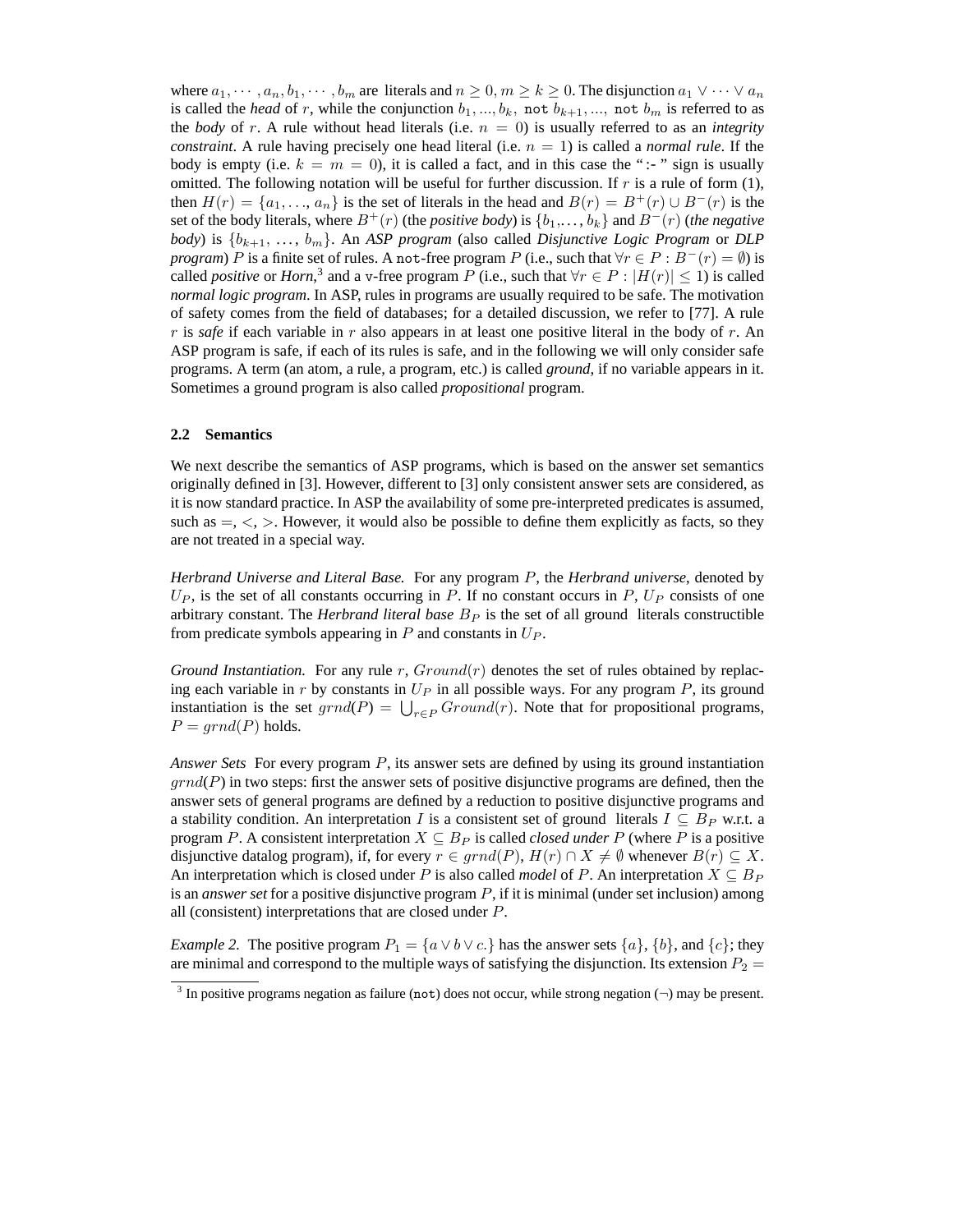$P_1 \cup \{\text{:- } a.\}$  has the answer sets  $\{b\}$  and  $\{c\}$ : comparing  $P_2$  with  $P_1$ , the additional constraint is not satisfied by interpretation  $\{a\}$ . Moreover, the positive program  $P_3 = P_2 \cup \{b : -c_1, c : -b_1\}$ has the single answer set  $\{b, c\}$  (indeed, the remaining consistent closed interpretation  $\{a, b, c\}$ is not minimal). It is easy to see that,  $P_4 = P_3 \cup \{-c\}$  has no answer set.

The *reduct* or *Gelfond-Lifschitz transform* [2, 3] of a ground program P w.r.t. a set  $X \subseteq B_P$ is the positive ground program  $P^X$ , obtained from P by: (i) deleting all rules  $r \in P$  for which  $B^-(r) \cap X \neq \emptyset$  holds; (ii) deleting the negative body from the remaining rules. An *answer set* of a program P is a set  $X \subseteq B_P$  such that X is an answer set of  $grad(P)^X$ .

*Example* 3. For the negative ground program  $P_5 = \{a : \text{not } b.\}$ ,  $A = \{a\}$  is the only answer set, as  $P_5^A = \{a.\}$ . For example for  $B = \{b\}$ ,  $P_5^B = \emptyset$ , and so B is not an answer set.

# **3 Properties and Theoretical Characterizations**

The Italian research community provided relevant contributions to the study of ASP and its theoretical characterizations. In this respect, the main results have been achieved by the work in [32]; there, the authors provide: a declarative characterization of answer sets in terms of unfounded sets; a generalization of the well-founded  $(\mathcal{W}_{\mathcal{P}})$  operator to disjunctive logic programs; a fixpoint semantics for function-free programs; an algorithm for answer set computation; a deep analysis of the main computational problems related to the concepts. In the this Section, we briefly discuss these contributions.

The definition of unfounded sets for disjunctive logic programs was given as an extension of the analogous concept defined for (disjunction-free) logic programs [78]. As for normal logic programs, they single out the atoms that are (definitely) not derivable from a given program w.r.t. a fixed interpretation; thus, according to the closed-world assumption [79], they single out atoms that can be stated to be false. In a disjunctive logic program  $P$ , the union of unfounded sets for  $\mathcal P$  may not be an unfounded set for  $\mathcal P$ ; thus, the existence of the greatest unfounded set (i.e., an unfounded set that contains all other unfounded sets) is not guaranteed as in the case of normal programs. Authors proved that for unfounded-free interpretations (i.e., interpretations that do not contain any unfounded atom), the union of different unfounded sets is an unfounded set; the *greatest unfounded set* of  $P$  w.r.t. I, denoted  $GUS_{P}(I)$ , is the union of all unfounded sets.

Several interesting relationships between answer sets and unfounded sets were also discovered, which led to a simple, yet elegant, characterization of answer sets in terms of unfounded sets: disjunctive answer sets coincide with the unfounded-free models of  $P$ , and a model of  $P$  is an answer set iff the set of false atoms coincides with the greatest unfounded set.

Authors of [32] defined also a suitable extension of the well-founded operator  $W_{\mathcal{P}}$  of Van Gelder et al. [78] to the disjunctive case; this allowed to achieve another important result: the definition of a fixpoint semantics for disjunctive answer sets in terms of  $\mathcal{W}_{\mathcal{P}}$ . The set of answer sets of P coincides with the set of the (total) fixpoints of  $W_{\mathcal{P}}$ . By exploiting the theoretical results, the authors designed an algorithm for the computation of the answer set semantics of disjunctive programs. The key idea is that, since answer sets are total interpretations, computing their entire negative portion is superfluous; rather, it is sufficient to restrict the computation to those negative literals that are necessary to derive the positive part. To this end, the notion of *possibly-true literals* is introduced, which plays a crucial role in the computation. The algorithm is based on a controlled search in the space of the interpretations, and the stability of a generated model (answer set candidate) is tested by checking whether it is unfounded-free. This is done by means of a function that runs in polynomial time on *head-cycle-free* (*HCF*) programs [80, 81]. In the general case, the algorithm for the computation of answer sets runs in polynomial space and single exponential time.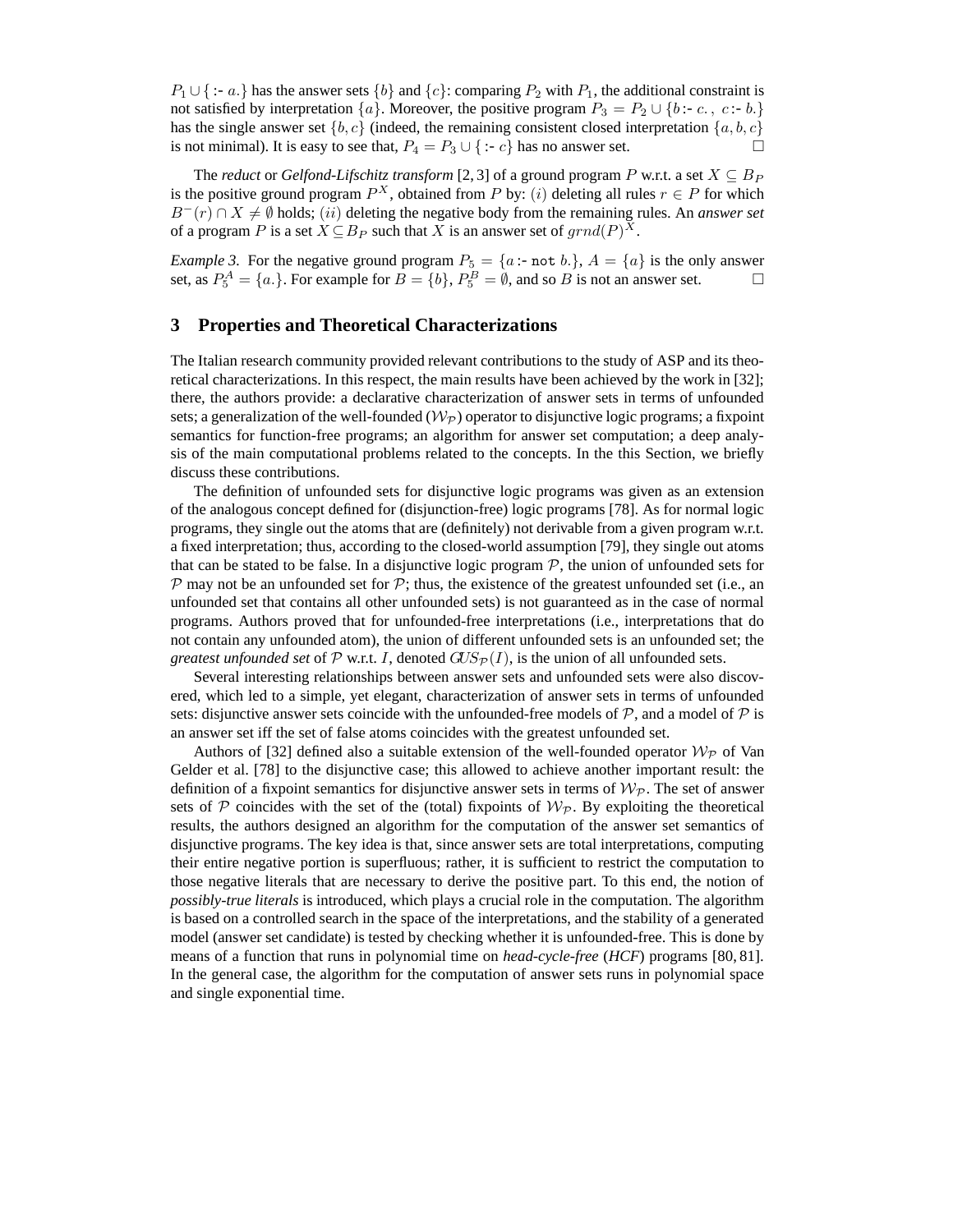# **4 Language Extensions**

The standard language of ASP has been extended in several ways in order to improve its expressiveness. The Italian community provided contributions regarding two of the most relevant extensions of ASP: *Optimization Constructs* and *Aggregates*.

#### **4.1 Optimization Constructs**

The basic ASP language can be used to solve complex search problems, but does not natively provide constructs for specifying optimization problems (i.e. problems where some goal function must be minimized or maximized). The extension conceived for solving optimization problems consists of *Weak Constraints* [44, 13]. In the basic language, constraints represent a condition that *must* be satisfied; for this reason, they are also called *strong* constraints. Contrary to strong constraints, *weak constraints* allow us to express desiderata, that is, conditions that *should* be satisfied. Thus, they may be violated, and their semantics involves minimizing the number of violations. From a syntactic point of view, a weak constraint is like a strong one where the implication symbol :– is replaced by :∼ . The informal meaning of a weak constraint : $∼ B$ . is "try to falsify  $B$ ," or "B should preferably be false.". Additionally, a weight and a priority level for the weak constraint may be specified after the constraint enclosed in brackets (by means of positive integers or variables). If not specified, the default value for weight and priority level is 1. In this case, the answer sets are considered which minimize the sum of weights of the violated (unsatisfied) weak constraints in the highest priority level and, among them, are took those which minimize the sum of weights of the violated weak constraints in the next lower level, and so on.

#### **4.2 Aggregates**

There are some simple properties, often arising in real-world applications, which cannot be encoded in a simple and natural manner using ASP [45–48, 82–84]. Especially properties that require the use of arithmetic operators on a set of elements satisfying some conditions (like sum, count, or maximum) require rather cumbersome encodings (often requiring an "external" ordering relation over terms), if one is confined to classic ASP. Similar observations have also been made in related domains, notably database systems, which led to the definition of aggregate functions. Especially in database systems this concept is by now both theoretically and practically fully integrated. When ASP systems started to be used in real applications, the need for aggregates become apparent also here. Hence, ASP has been extended with special atoms handling aggregate functions [45–48]. Intuitively, an aggregate function can be thought of as a (possibly partial) function mapping multisets of constants to a constant. The most common aggregate functions compute the number of terms, the sum of non-negative integers, and minimum/maximum term in a set. Aggregates are especially useful when real-world problems have to be dealt with.

#### **4.3 Other Extensions**

In order to meet requirements of different application domains, ASP has been extended in other directions; thus, there is a number of interesting languages having the roots on ASP.

For instance, ASP has been exploited for defining and implementing *action language* (i.e., a language conceived for dealing with actions and change)  $\mathcal{K}$  [49], while, in [50] a framework for *abduction with penalization* has been proposed and implemented as a front-end for the ASP system DLV. Other ASP extensions have been conceived to deal with *Ontologies* (i.e. abstract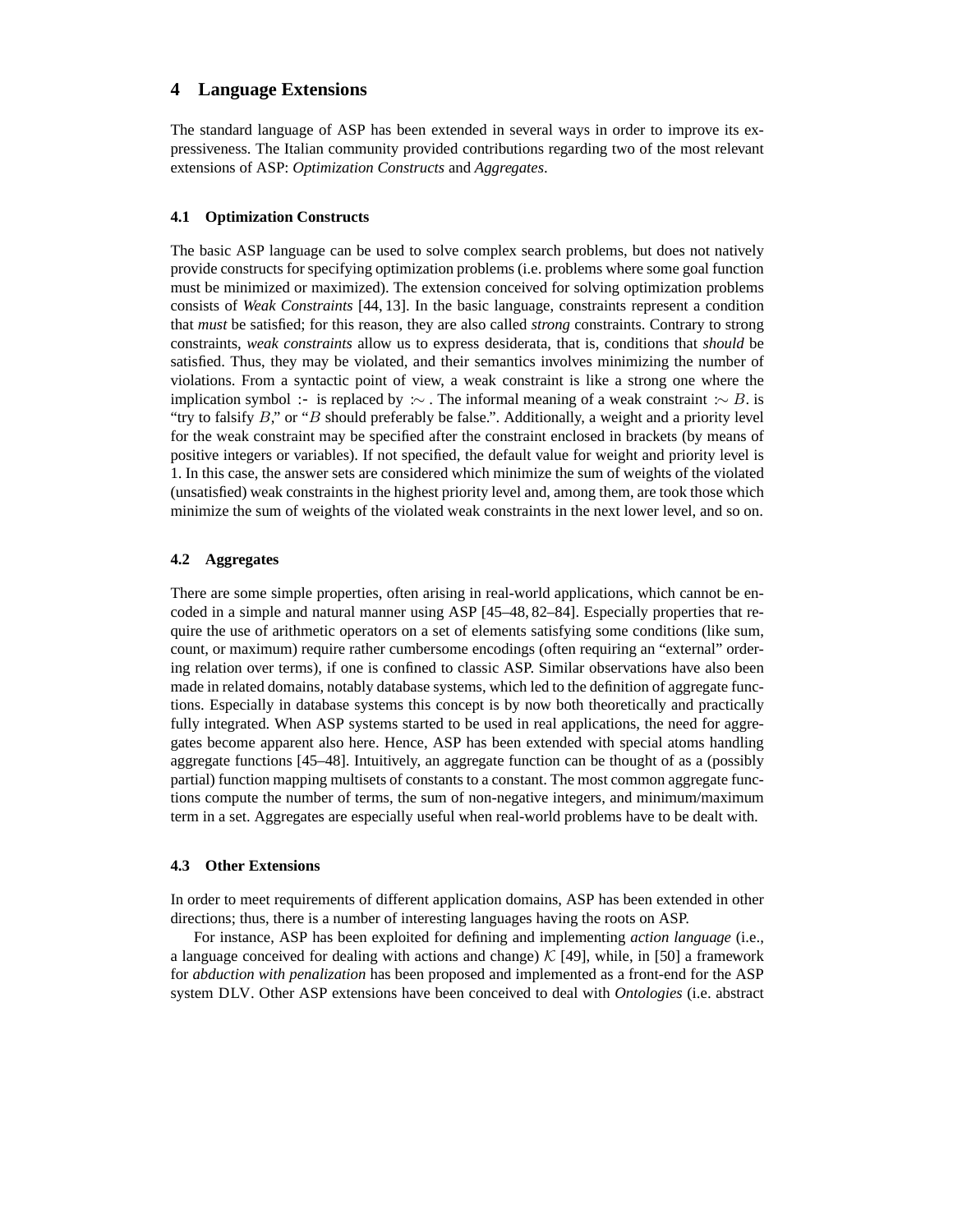models of a complex domain). In particular, in [40] an ASP-based language for ontology specification and reasoning has been proposed, which extends ASP in order to deal with complex real-world entities, like classes, objects, compound objects, axioms, and taxonomies. In [51] an extension of ASP, called *HEX-Programs*, which supports higher-order atoms as well as external atoms has been proposed. External atoms allows one to embed external sources of computation in a logic program. Thus, HEX-programs are useful for various tasks, including meta-reasoning, data type manipulations, and reasoning on top of Description Logics (DL) [85] ontologies. *Template predicates* have been introduced in [52]; they are special intensional predicates defined by means of generic reusable subprograms, which have been conceived for easing coding and improving readability and compactness of programs, and allowing more effective code reusability. An extension of ASP by the introduction of the notion of resource in proposed in [53]. The resulting framework, named RASP, declaratively supports quantitative reasoning on consumption and production of resources. Various forms of preferences, policies, and cost-based criteria can be used to model the processes that produce/consume resources [54]. In [55] standard ASP has been enriched by introducing consistency-restoring rules (cr-rules) and preferences, leading to the CR-Prolog language. Basically, in this language, besides standard ASP rules one may specify CR-rules, that are expressions of the form:  $r:a_1 \vee ... \vee a_n : - \dagger body \ (n \geq 1)$ . The intuitive meaning of CR-ruler is: if *body* is true then one of  $a_1, \ldots, a_n$  is "possibly" believed to be true. Importantly, the name of CR-prolog rules can be directly exploited to specify preferences among them. In particular, if the fact  $prefer(r_1, r_2)$  is added to a CR-program, then rule  $r_1$  is preferred over rule  $r<sub>2</sub>$ . This allows one to encode partial orderings among preferred answer sets by explicitly writing preferences among CR-rules.

In [56] Normal Form Nested (NFN) programs, a non-propositional language similar to Nested Logic Programming (NLP) [86] has been proposed. NFN programs often allows for more concise ASP representations by permitting a richer syntax in rule heads and bodies. It is worth noting that, NFN programs do allow for variables, whereas NLP are propositional. Since with the presence of variables domain independence is no longer guaranteed, the class of safe NFN programs is defined, which are guaranteed to be domain independent. Moreover, it is shown that for NFN programs which are also NLPs, the new semantics coincides with the one of[86]; while keeping the standard meaning of answer sets on ASP programs with variables. Finally, an algorithm which translates NFN programs into ASP programs is provided.

### **5 ASP with Infinite Domains**

The first ASP languages were based on extensions of Datalog, that is, function-free logic programs.<sup>4</sup> Without function symbols, ASP programs can only reason about finite domains, and have limited data modeling abilities. Such restrictions were motivated by complexity considerations, as answer set reasoning with unrestricted first-order normal programs is  $\Pi^1_1$ -complete, and hence highly undecidable. However, by introducing suitable alternative syntactic restrictions, it is possible to improve the tradeoff between complexity and expressiveness.

In particular, the introduction of function symbols in ASP languages lead to several benefits  $[57]$ : (i) Data encapsulation support, as function symbols are the main logic programming construct for data abstraction [87];  $(ii)$  Enhanced problem solving power, as the class of solvable problems can be extended beyond the second level of the polynomial hierarchy (that is, the class of problems solvable with Disjunctive Datalog with negation);  $(iii)$  Support for recursive data structures, such as lists, XML documents, etc. Such data structures are extremely common

<sup>&</sup>lt;sup>4</sup> In this section we use the term *function* to refer to uninterpreted functions (or constructors) as in pure logic programming.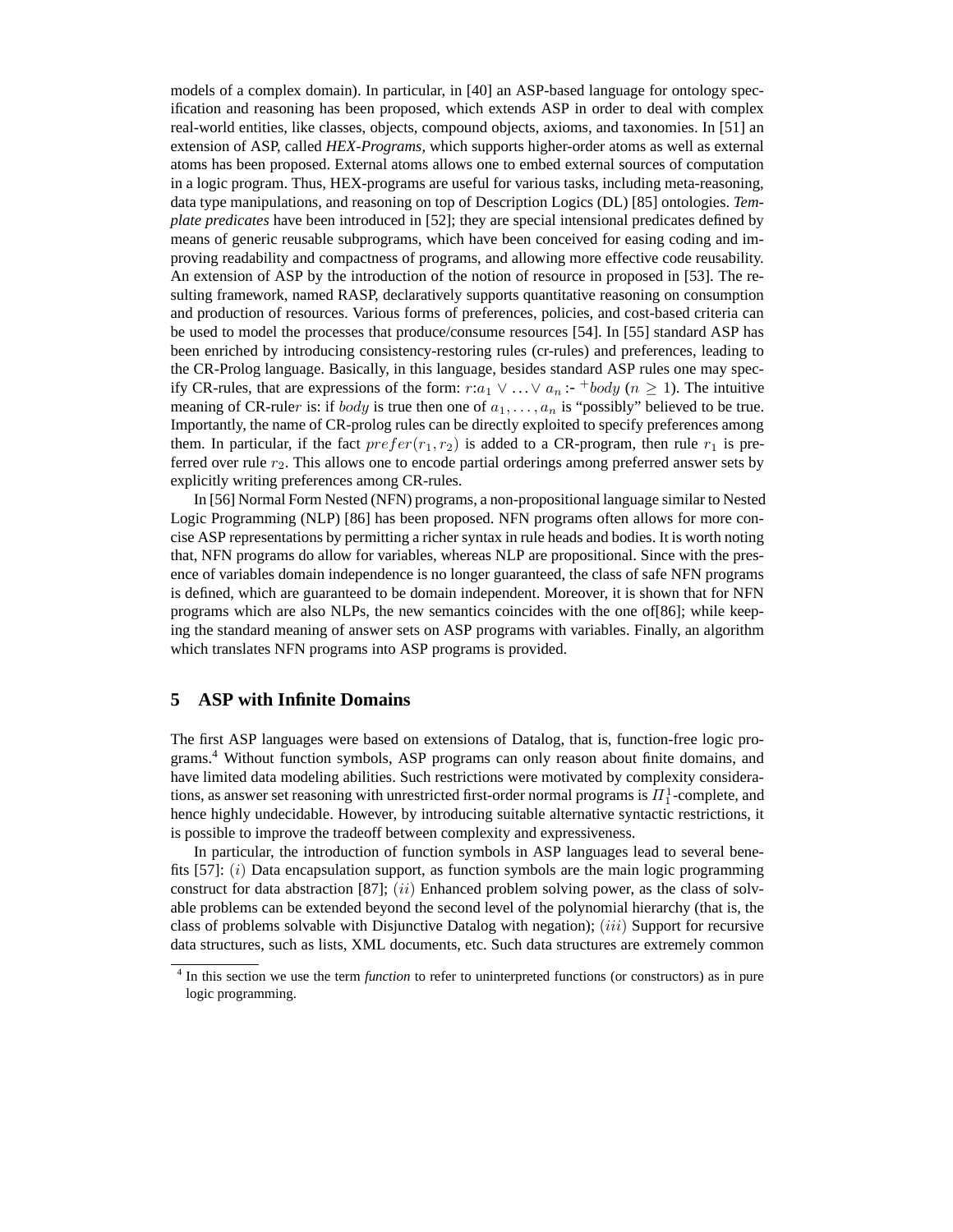in modern applications and functions constitute the most natural way of encoding them;  $(iv)$ Simulation and extension of description logics [88]; in this context, function symbols are needed to encode existential quantification through skolemization. Such work is of strategic importance given the important role that description logics play in the semantic web.

The first class of computationally well-behaved ASP programs with function symbols, called *finitary programs*, is due to the Italian logic programming community. They have been introduced in [58], and soon after have been followed by ω*-restricted programs* [89]. The latter address the challenges of ASP with functions only partially. The answer sets of  $\omega$ -restricted programs are all finite, and recursion over recursive data structures is not allowed—therefore  $\omega$ -restricted programs address essentially data encapsulation only. Finitary programs constitute a more ambitious effort, capable of supporting ASP programs with infinite and infinitely many answer sets, and a large class of recursive predicates, including the standard list- and treemanipulation programs [57].

Finitary programs are characterized by two restrictions. To simplify the presentation here we deal only with normal (i.e. disjunction-free) logic programs—see [59, 60] for an account of disjunctive programs. The first restriction applies to recursion, and is expressed in terms of the notion of *dependency graph* of a program P, whose set of nodes is the Herbrand base  $B<sub>P</sub>$ . The dependency graph contains a directed edge  $(A, A')$  if and only if there exists a rule  $r \in grad(P)$ such that  $A \in H(r)$  and  $A' \in B(r)$ . The edge is labelled *positive* if  $A' \in B^+(r)$ , and *negative* if  $A' \in B^-(r)$ . Then we say that A *depends* on A' if there exists a path from A to A' in the dependency graph.

Now we are ready to formulate the first restriction: a program P is *finitely recursive* iff every atom in the Herbrand base of  $P$  depends only on finitely many other ground atoms. Finitely recursive programs enjoy a number of nice theoretical properties proved in [59]:<sup>5</sup>

- **–** they enjoy an analog of the *compactness* property of first-order logic;
- **–** inconsistency checking and skeptical inference are semidecidable;
- $-$  the semantics of a finitely recursive program  $P$  can be approximated through a chain of finite programs  $P_1 \subseteq P_2 \subseteq \cdots \subseteq P_i \subseteq \cdots \subseteq \text{grad}(P)$ .

The second restriction is based on *odd-cycles*, that are cycles in the dependency graph containing an odd number of negative edges. A normal program is *finitary* iff it is finitely recursive and its dependency graph contains only finitely many odd-cycles.

Finitary programs are very expressive; they comprise a number of useful predicates, including the standard list manipulation predicates, QBF metainterpreters, and programs for reasoning about actions, just to name a few [57]. Moreover, they enjoy very good computational properties [57, 61]. If the set of atoms occurring in an odd-cycle is given, then:  $(a)$  ground credulous queries and ground skeptical queries are all decidable;  $(b)$  unrestricted ground credulous queries and ground skeptical queries are semidecidable.

Another Italian contribution in this field is the class of *finitely ground* programs [62]. They are characterized by means of an intelligent grounding transformation that turns any given disjunctive program  $P$  with functions into an equivalent ground program;  $P$  is finitely ground if this transformation yields a finite program. Finitely ground programs—due to the nature of the intelligent grounding—are well-suited for bottom-up evaluation, while finitary programs are naturally well-suited for top-down evaluations. As a consequence finitely ground programs are easier to support in systems like DLV that adopt a bottom-up grounding approach. Finitely ground programs have no restrictions on odd-cycles (and do not need them to be fed to the reasoner as an input). On the other hand, they are required to be safe, which rules out a number of interesting

<sup>5</sup> Another contribution of the Italian community; best paper award at ICLP 2007.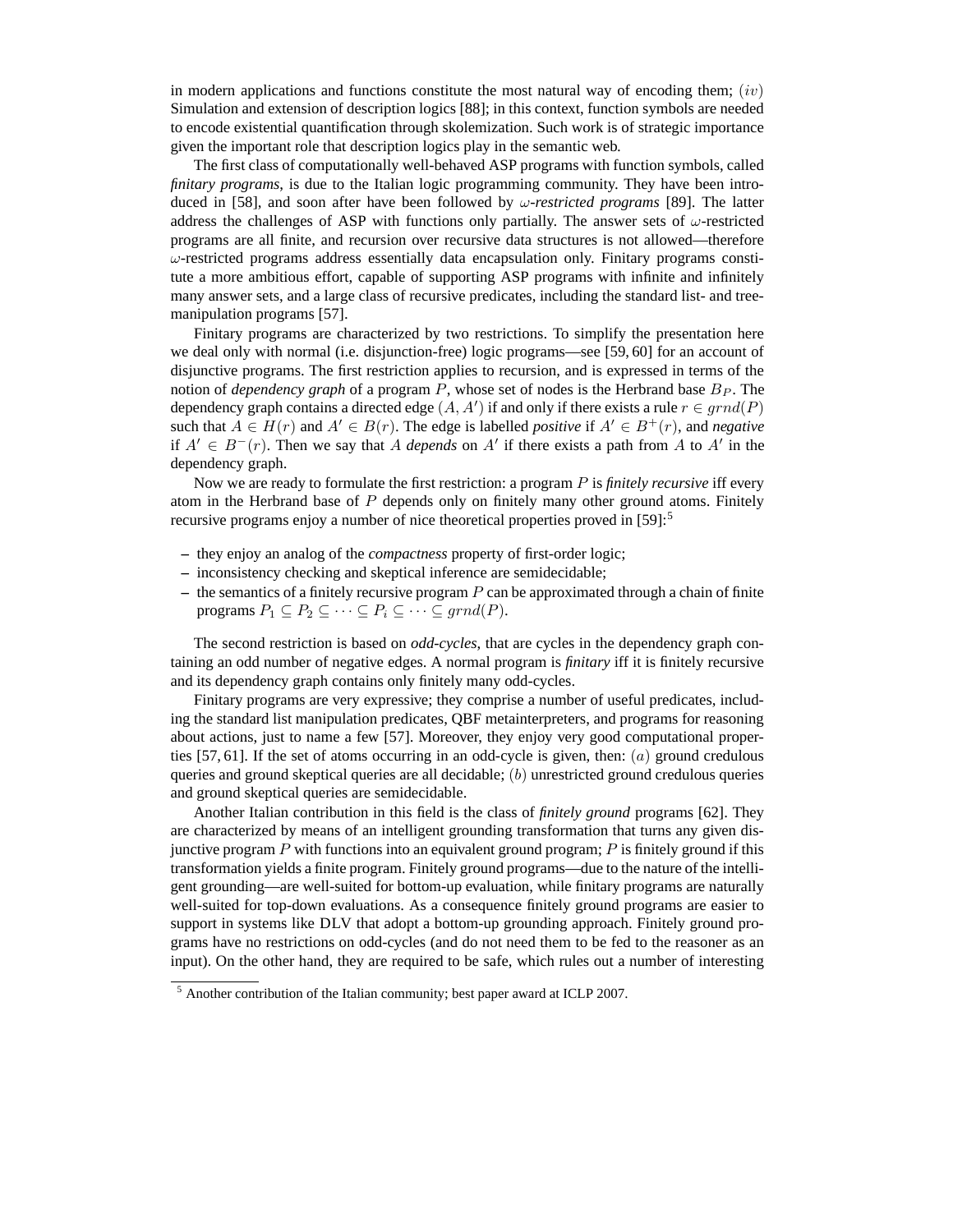programs, such as list- and tree-manipulation programs. Moreover, like  $\omega$ -restricted programs, their semantics is always finite, both in terms of the size and the number of answer sets.

In an interesting recent work [63], however, the duality between the two program classes is starting to be reconciled, by showing how given a positive finitely recursive program  $P$  and a query  $Q$  one can construct—by a magic set transformation—a finitely ground program  $P'$  that yields the same answer to  $Q$  as  $P$ .

The classes of finitary and finitely ground programs, unfortunately, are not decidable. This result motivated further works aimed at characterizing decidable classes of well-behaved programs with function symbols. The fathers of finitely ground programs introduced *finite domain programs*, a subclass of finitely ground programs that can be effectively recognized [62].

This line of research is having an impact on the activity of other groups outside Italy. In [90], an extension of finite domain programs is proposed. In [88, 91, 92], another family of effectively recognizable, well-behaved programs is investigated. This is a very interesting line of investigation, as it covers description logics, and it may eventually lead to interesting nonmonotonic extensions thereof. Moreover, these works adopt a different strategy for achieving inference decidability, based on a tree-model property and on a reasoning method analogous to blocking.

#### **5.1 Calculi and implementations**

Further contributions stemming from the Italian community comprise resolution-based calculi for skeptical and credulous ASP reasoning with function symbols. *Skeptical resolution* [64] consists of five inference rules: resolution, negation as failure, a structural rule for removing successful literals, a rule for detecting contradictions, and a *split* rule for generating new hypotheses and carrying out reasoning by cases. The skeptical resolution calculus is complete for all finitely recursive programs [59]. Recently, a *credulous resolution* calculus [65] has been theoretically studied and experimentally evaluated on a few standard problems with encouraging results that deserve further investigations. The main advantage of resolution calculi is that they need no prior instantiation (grounding) of the input program; instantiation is incremental and on-demand, as in classical resolution. Support for function symbols is also being introduced in DLV for finitely ground programs [66]. We expect it to be soon extended to finitary programs by means of suitable extensions of the magic sets transformation adopted in [63].

#### **5.2 Open issues**

ASP with infinite domains is a lively area which is being further developed by several research groups across the world. The main ongoing investigations concern:

- **–** extending the known decidable classes of well-behaved ASP programs;
- **–** the systematic derivation of new classes of well-behaved programs with functions through the composition of modules belonging to known well-behaved classes [93];
- **–** the development and improvement of reasoning mechanisms for ASP with infinite domains;
- **–** the relationships between finitary and finitely ground programs.

### **6 Algorithms and Optimization Techniques**

The general architecture of an ASP system, depicted in Figure 1, helps in understanding the evaluation flow of the computation carried out by a typical ASP system. Upon startup, the input specified by the user is parsed and transformed into the internal data structures of the system.<sup>6</sup>

<sup>6</sup> The input is usually read from text files, but some systems also interface to relational databases for retrieving facts stored in relational tables.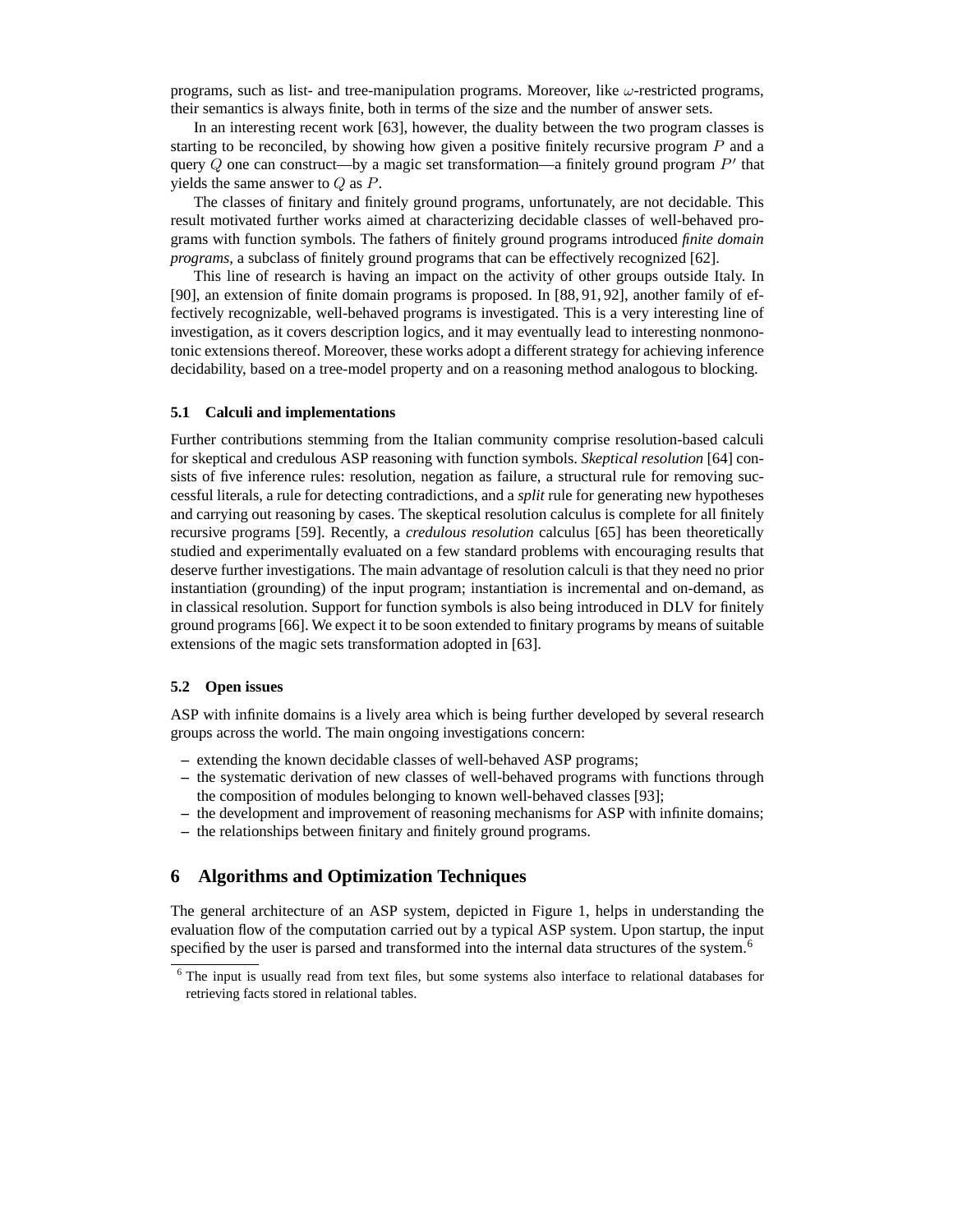

**Fig. 1.** General architecture of an ASP system.

In general, an input program  $P$  contains variables, and the first step of a computation of an ASP system is to eliminate these variables, generating a ground instantiation  $grnd(P)$  of P. This variable-elimination process is called *instantiation* of the program (or *grounding*), and is performed by the *Instantiator* module (see Figure 1). A naïve Instantiator would produce the full ground instantiation  $grad(P)$ , which is, however, undesirable from a computational point of view, as in general many useless ground rules would be generated. An ASP system, therefore, employs a more sophisticated procedure geared towards keeping the instantiated program as small as possible. A necessary condition is, of course, that the instantiated program must have the same answer sets as the original program; however, it should be noted that the Instantiator solves a problem which is in general EXPTIME-hard, the produced ground program being potentially of exponential size with respect to the input program. Optimizations in the Instantiator therefore often have a big impact, as its output is the input for the following modules, which implement computationally hard algorithms. Moreover, if the input program is normal and stratified, the Instantiator module is, in some cases, able to directly compute its answer sets (if it exists).

The subsequent computations, which constitute the non-deterministic part of an ASP system, are then performed on grnd(P) by both the *Model Generator* and the *Model Checker*. Roughly, the former produces some "candidate" answer set, whose stability is subsequently verified by the latter. Model generation is the non-deterministic core of an ASP system, and it is usually implemented as a backtracking search similar to the Davis-Putnam-Logemann-Loveland (DPLL) procedure [94] for SAT solving. Basically, starting from the empty (partial) interpretation, the ModelGenerator module repeatedly assumes truth-values for atoms (branching step), subsequently computing their deterministic consequences (propagation step). This is done until either an answer set candidate is found or an inconsistency is detected. Candidate answer sets are then checked by exploiting the *Model Checker* module; whereas, if an inconsistency is detected chosen literals have to be undone (backtracking). For disjunctive programs model cheking is as hard as the problem solved by the Model Generator, while it is trivial for non-disjunctive programs. Finally, once an answer set has been found, ASP systems typically print it in text format, and possibly the *Model Generator* resumes in order to look for further solutions.

All the aspects of the evaluation of ASP programs have been subject of analysis by the Italian research community; the obtained results, divided by evaluation task, are surveyed in the following.

**Instantiation.** The first contributions in this respect dates back to 1999, when some optimization techniques, based on a rewriting of the input program, have been proposed aiming at reducing the size of the instantiation generated by the grounder [67]. Since computing all the possible instantiations of a rule is, basically, analogous to computing all the answers of a conjunctive query joining the extensions of literals of the rule body, in [68], a new join-ordering technique was proposed that sensibly improves the instantiation procedures of ASP systems. Some year later, in [69] a new backjumping technique for the instantiation of a rule has been proposed which allows for reducing both the size of the generated grounding and the time needed for producing it. All the above mentioned techniques have been incorporated in the grounder of the DLV system, and allowed for relevant improvements of the performance of the system. Notably, to our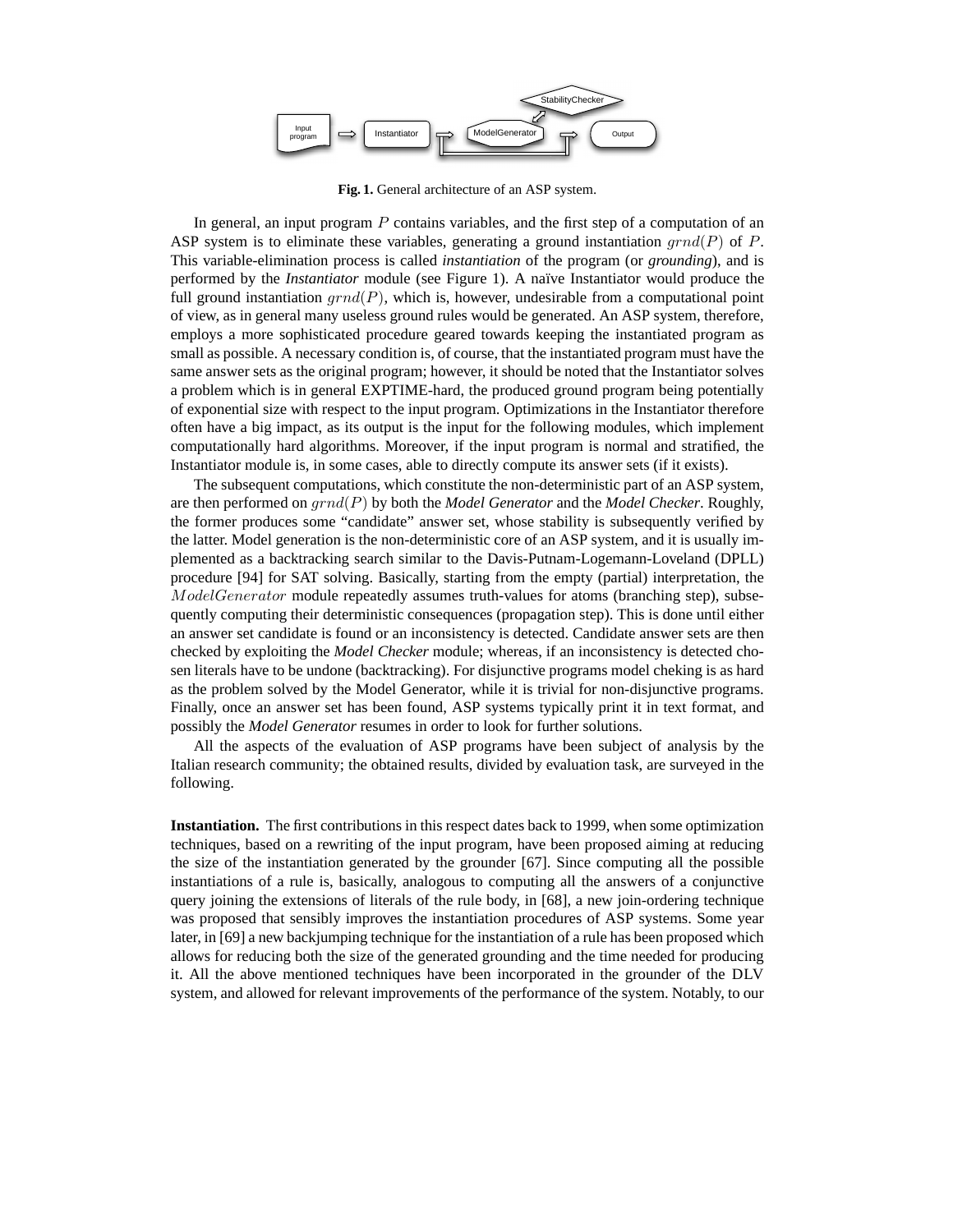knowledge, the technique in [69] has been successfully exploited also by other two grounders, namely *GrinGo* [95], and GIDL [96]. In the last few years, in order to exploit the power of modern multi-core/multiprocessor computers, a number of strategies for the parallelization of the instantiation procedure have been proposed [70, 71]. In particular, three levels of parallelism can be exploited during the instantiation process, namely, components, rules and single rule level. The first two levels were first employed in [70] while the third one was presented in [71]. Also these techniques have been implemented into the DLV grounder, and the resulting parallel instantiator proved to be effective on modern multi-core machines when handling both realworld and classical problem instances [70, 71]. Moreover, a distributed instantiator working on a Beowulf [97] cluster was presented in [98].

**Model Generation.** The Italian research community provided relevant contribution regarding all the aspects of model generation. About the propagation step, peculiar properties of ASP programs have been exploited in [72, 99], that allow to prune the search space by combining extension of the well-founded operator for disjunctive programs with a number of techniques based on disjunctive ASP program properties. The efficiency of the whole model generation process depends also on two othe crucial features: a good heuristic (branching rule) to choose the branching literal (i.e., the criterion determining the literal to be assumed true at a given stage of the computation); and a smart recovery procedure for undoing the choices causing inconsistencies. To this end, both look-ahead [73] and look-back [74, 75] techniques and heuristics specifically conceived for enhancing the model generation process were proposed and implemented in the state-of-the-art ASP system DLV [13]. In a lookahead heuristic [73] each possible choice literal is tentatively assumed, its consequences are computed, and some characteristic values on the result are recorded. The look-ahead heuristics of [73] "layers" several criteria based on peculiar properties of ASP, and basically drive the search towards "supported" interpretations (since answer sets are supported interpretations (cfr. [32, 100, 101]). In a look-back heuristics usually choices are made in such a way that the atoms most involved in conflicts are chosen first. Motivated by heuristics implemented in SAT solvers like Chaff [102], a family of new look-back heuristics tailored for disjunctive ASP programs has been proposed in [75]. Look-back heuristics are mainly exploited in conjunction with backjumping, where the set of chosen literals that are relevant for an inconsistency are detected, and the system goes back in the search until at least one choice that "entail" the inconsistency is undone. In [74] a *reason calculus* that allows for determining the relevance for an inconsistency has been proposed; here the information about the choices ("reasons") whose truth-values have caused truth-values of other deterministically derived atoms is collected and exploited for backjumping.

Native ASP systems exploit backtracking search algorithms that work directly on the ground instantiation of the input program, like the ones described above. An alternative approach to model generation is based on a rewriting into a propositional formula which is then evaluated by a boolean satisfiability solver for finding answer sets. Giunchiglia and Maratea, in collaboration with the members of the Texas Action Group at Austin, led by Prof. Vladimir Lifschitz, designed a SAT-based approach to normal logic programs [103, 104, 18], which is now considered the reference SAT-based work in ASP. A comparison among the techniques employed by ASP systems underlying strengths and weaknesses of each approach was provided in [105, 106]. Going beyond the classical methods of computing the answer sets of a logic program in [107] a method is presented that does not require a preliminary grounding phase. Moreover, the techniques for parallel evaluation of ground ASP programs on clusters were studied in [98].

**Model Checking** is a crucial step of the computation of the answer sets. There are two main reason for the importance of the model checking step: the exponential number of possible models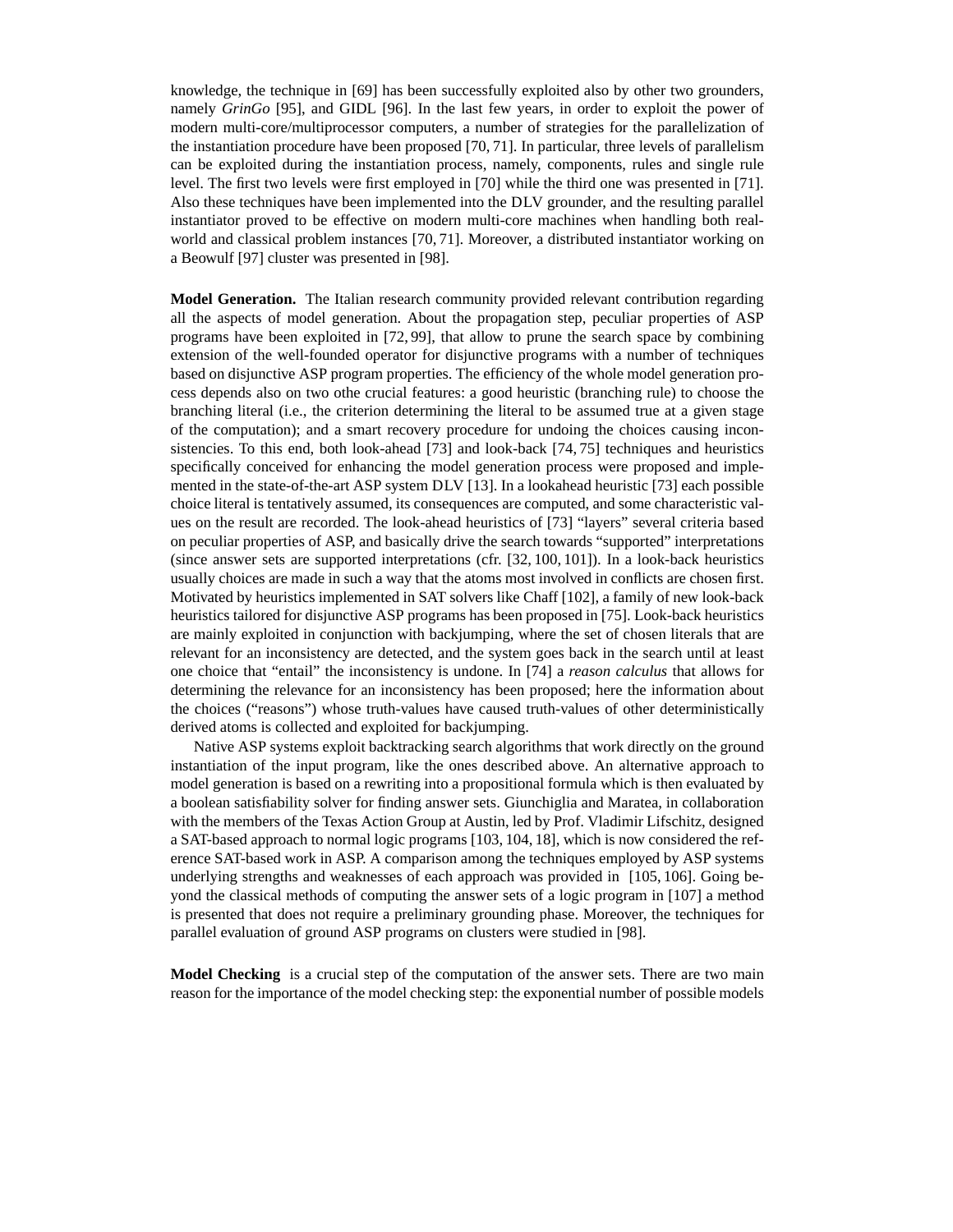(model candidates); and the hardness of stable model checking. Note that, when disjunction is allowed in the head, deciding whether a given model is a stable model of a propositional ASP program is co-NPcomplete [11]. In [76] a new transformation  $\mathcal{T}$ , which reduces stable model checking to UNSATi.e., to deciding whether a given CNF formula is unsatisfiable, is introduced. Thus, the stability of an answer set candidate  $M$  of a program  $P$  can be verified by calling a SAT solver on the CNF formula obtained by applying  $\mathcal T$  to  $P$ . The transformation is very efficient: it runs in logarithmic space and no new symbol is added. This approach to model checking was implemented in the ASP system DLV [13] and some experiments confirmed its efficacy [76].

# **7 Systems and Applications**

Several ASP systems are available nowadays, and a number of practically relevant real-world applications of ASP have been developed. In the following, we first present DLV [13], a stateof-the-art ASP systems, which is widely used all over the world and is actively developed by Italian researchers; then we mention some relevant systems and application based on ASP.

### **7.1 The DLV System**

The DLV system [13] is widely considered one of the state-of-the-art implementations of answer set programming. The development of DLV started at the end of 1996, within a research project funded by the Austrian Science Funds (FWF) and led by Nicola Leone at the Vienna University of Technology. The first stable release became available in 1997, and at present, DLV is the subject of an international cooperation between the University of Calabria and the Vienna University of Technology. After its first release, the DLV system has been significantly improved over and over in the last years. In particular, the language of DLV was enriched in several ways and currently supports the main ASP extensions: disjunction, aggregates, weak-constraints, and function symbols (see Section 4 and Section 5). Relevant optimization techniques have been incorporated into the DLV engine, including database techniques for efficient instantiation, advanced pruning operators, look-ahead and look-back techniques for model generation, and innovative techniques for answer-set checking (see Section 6). Moreover, in order to deal with data-intensive applications a database oriented version of DLV, called  $DLV^{DB}$ , has been recently proposed [108, 109]. DLV<sup>DB</sup> is able to evaluate large amount of data by exploiting an evaluation strategy working mostly onto the database, where input data reside.  $DLV^{DB}$  embodies some query-oriented optimization strategies, like magic-sets [42], capable of significantly improving query evaluation performances. As a result, at the time being, DLV is generally recognized to be a state-of-the-art implementation of disjunctive ASP. Importantly, DLV is widely used by researchers all over the world, it is employed in real-world applications (see next Section), and it is competitive from the viewpoint of efficiency with the most advanced systems in the area of Answer Set Programming [110, 111].

### **7.2 ASP-based Products**

In this section three industrial products strongly based on ASP, and, in particular, on DLV are presented, namely: OntoDLV [39, 40], OLEX [28, 29], HıLεX [30, 31].

• OntoDLV [39, 40] is a system for ontologies specification and reasoning. The language of OntoDLV is an extension of (disjunctive) ASP with all the main ontology constructs including classes, inheritance, relations, and axioms. Importantly, OntoDLV supports a powerful interoperability mechanism with OWL, allowing the user to retrieve information from external OWL Ontologies and to exploit this data in OntoDLP ontologies and queries. OntoDLV facilitates the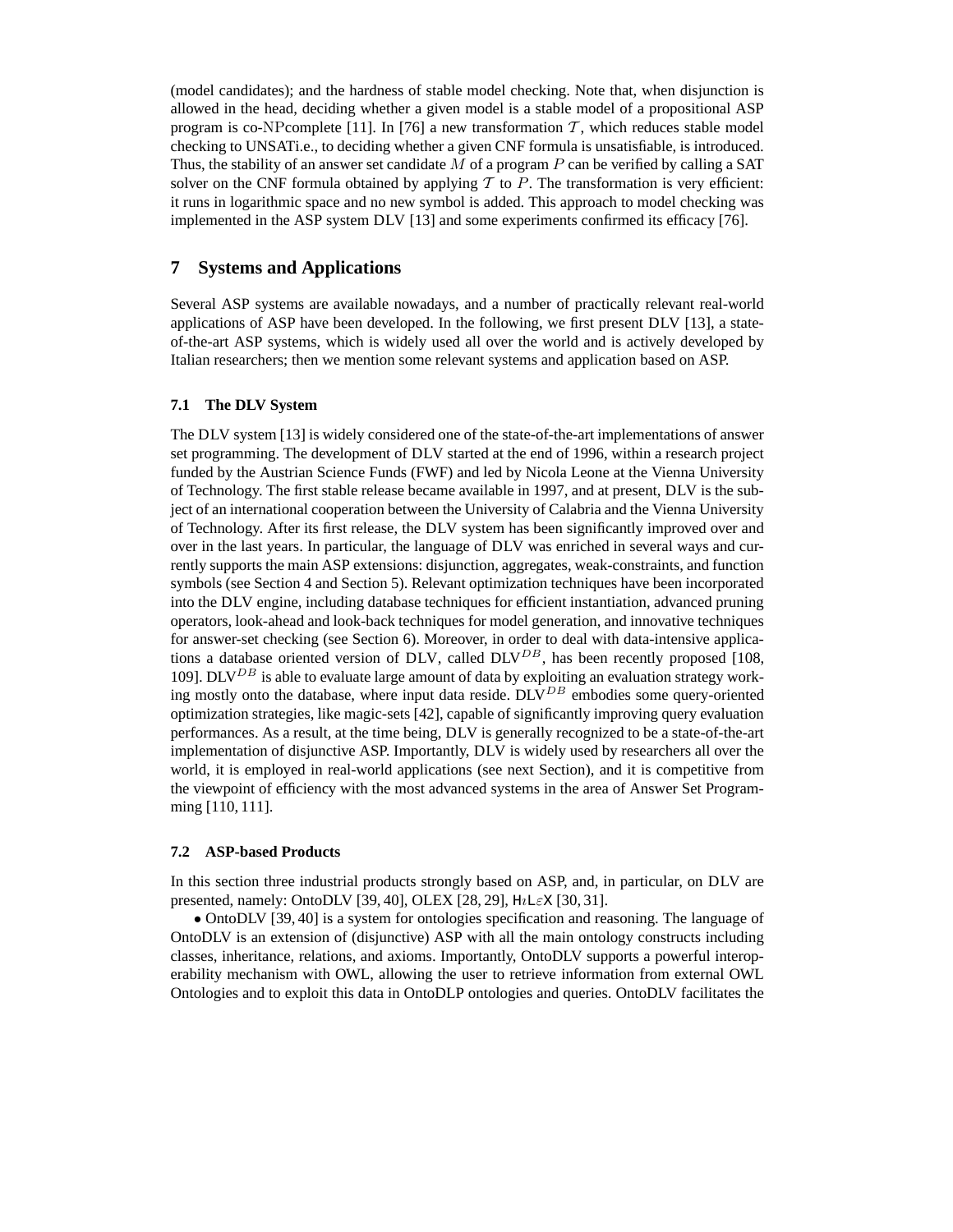development of complex applications in a user-friendly visual environment; it features a rich Application Programming Interface (API) [112], and it is endowed with a robust persistency-layer for saving information transparently on a DBMS, and it seamlessly integrates DLV [13].

• OLEX [28, 29] (OntoLog Enterprise Categorizer System) is a corporate classification system supporting the entire content classification life-cycle, including document storage and organization, ontology construction, pre-processing and classification. OLEX exploits a reasoningbased approach to text classification which synergically combines:  $(i)$  ontologies for the formal representation of the domain knowledge;  $(ii)$  pre-processing technologies for a symbolic representation of texts and (iii) ASP as categorization rule language. Logic rules, indeed, provides a natural and powerful way to encode how document contents may relate to ontology concepts.

• H $t \leq X$  [30, 31] is an advanced system for ontology-based information extraction from semistructured and unstructured documents.  $H \iota L \in X$  implements a semantic approach to the information extraction problem able to deal with different document formats (html, pdf, doc, ...). H $\iota$ L $\epsilon$ X is based on OntoDLP for describing ontologies, and supports a language that is founded on the concept of *ontology descriptor*. A "descriptor" looks like a production rule in a formal attribute grammar, where syntactic items are replaced by ontology elements. Each descriptor allows us to describe: (i) an ontology object in order to recognize it in a document; or (ii) how to "generate" a new object that, in turn, may be added in the original ontology. The obtained specification is rewritten in ASP and evaluated by means of the DLV system.

#### **7.3 Applications**

We briefly illustrate here a a number of real-world applications based on DLV or on DLV-based products. They can be grouped in two classes: industrial applications of DLV (developed by the company Exeura s.r.l) and other applications [38].

**Industrial Applications.** The main commercial applications exploiting DLV are the following:

• *Team Building in the Gioia-Tauro Seaport.* A system based on DLV has been developed to automatically produce an optimal allocation of the available personnel of the international seaport of Gioia Tauro. The system currently employed by the transshipment company ICO BLG can build new teams satisfying a number of constraints or complete the allocation automatically when the roles of some key employees are fixed manually.

• *E-Tourism.* IDUM [23] is an intelligent e-tourism system. IDUM system helps both employees and customers of a travel agency in finding the best possible travel solution in a short time. In IDUM an ontology modeling the tourism scenario was developed by using OntoDLV, and is automatically filled by processing the offers received by a travel agent with  $H \iota \mathbb{L} \epsilon X$ . IDUM mimics the behavior of the typical employee of a travel agency by running a set of specifically devised logic programs that reason on the information contained in the tourism ontology. The result is a system that combines the speed of computers with the knowledge of a travel agent.

• *Automatic Itinerary Search.* In this application, a web portal conceived for better exploiting the whole transportation system of the Italian region Calabria, including both public and private companies. The system is very precise, it tells you where and what time to catch your bus/train, where to get off and transfer, how long your trip will take, walking directions etc. A set of specifically devises ASP programs are used to build the required itineraries.

• *e-Government.* In this field, an application of the OLEX system was developed, in which legal acts and decrees issued by public authorities are classified. The system was validated with the help of the employees of the Calabrian Region administration, and it performed very well by obtaining an f-measure of 92% and a mean precision of 96% in real-world documents.

• *e-Medicine.* OLEX was employed for developing a system able to classify automatically case histories and documents containing clinical diagnoses. The system was commissioned, with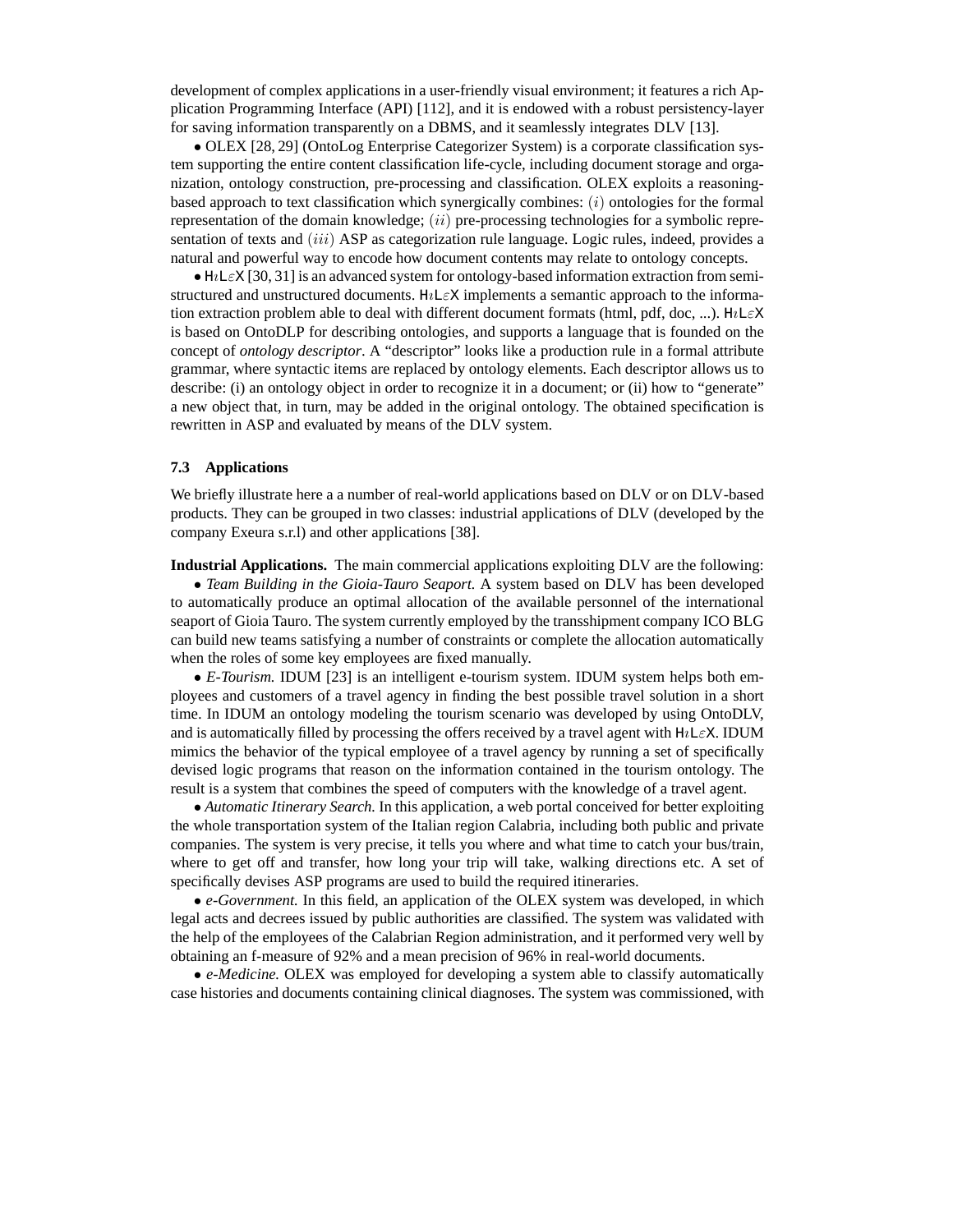the goal of conducting epidemiological analyses, by the ULSS n.8 (which is, a local authority for health services) of the area of Asolo, in the Italian region Veneto. The system has been deployed and is currently employed by the personnel of the ULSS of Asolo.

**Other Applications.** The European Commission funded a project on Information Integration, which produced a sophisticated and efficient data integration system, called INFOMIX, which uses DLV at its computational core [26]. The powerful mechanisms for database interoperability, together with magic sets [41, 42] and other database optimization techniques, which are implemented in DLV, make DLV very well-suited for handling information integration tasks. And DLV (in INFOMIX) was succesfully employed to develop in a real-life integration system for the information system of the University of Rome "La Sapienza" The DLV system has been experimented also with an application for Census Data Repair [27], in which errors in census data are identified and eventually repaired.

DLV has been employed at CERN, the European Laboratory for Particle Physics, for an advanced deductive database application that involves complex knowledge manipulation on largesized databases.

The Polish company Rodan Systems S.A. has exploited DLV in a tool for the detection of price manipulations and unauthorized use of confidential information, which is used by the Polish Securities and Exchange Commission.

In the area of self-healing Web Services, moreover, DLV is exploited for implementing the computation of minimum cardinality diagnoses [43].

In [113] MASEL, A Multi Agent System for E-Learning and Skill Management has been proposed. In MASEL personalized learning paths are automatically composed by exploiting suitable ASP programs run on the DLV system. A prototype tool implementing MASEL using JADE (Java Agent DEvelopment Framework) was developed.

In [114] a complete on-line exam taking portal has been described, called EXAM. The system allows teachers and students to be assisted in the whole process of assessment test building, exam taking, and test correction. The system exploits ASP for automatically generating assessment tests based on user defined constraints: a teacher is made able to build up an assessment test template; her preferences are then translated into a logic specification executable by DLV.

### **8 Further Contributions**

This Section briefly mentions several other contributions to the ASP field due to the work of Italian researchers.

In [115, 116], an integrated information retrieval agent based on an ASP inference engine, named  $GSA<sub>2</sub>$ , has been presented. The  $GSA<sub>2</sub>$  approach is general and reusable, and the result constitutes a good example of real implementation of agents based on logics.

The first purely syntactic characterization of answer sets in the context of logic programming has been introduced in [33]. In the same work, it has been pointed out explicitly that answer sets are supersets of the well-founded model (wfm) and can thus be in principle computed after a simplification w.r.t. the wfm (this property was independently discovered in [117]). In [34], the authors introduced a graphical representation of ASP programs, called Extended Dependency Graph (EDG). EDG is defined on a simplified form of programs called *kernel*. In [35, 36], kernel programs have been exploited for defining an algorithm for answer set computation, as answer sets can be characterized as *admissible colorings* of the EDG. Moreover, the kernel normal form and other normal forms of ASP programs have been studied in [37]. In [118], some features that graph representations of ASP programs should exhibit, especially isomorphism between a program and the corresponding graph, have been identified. It turns out that isomorphism is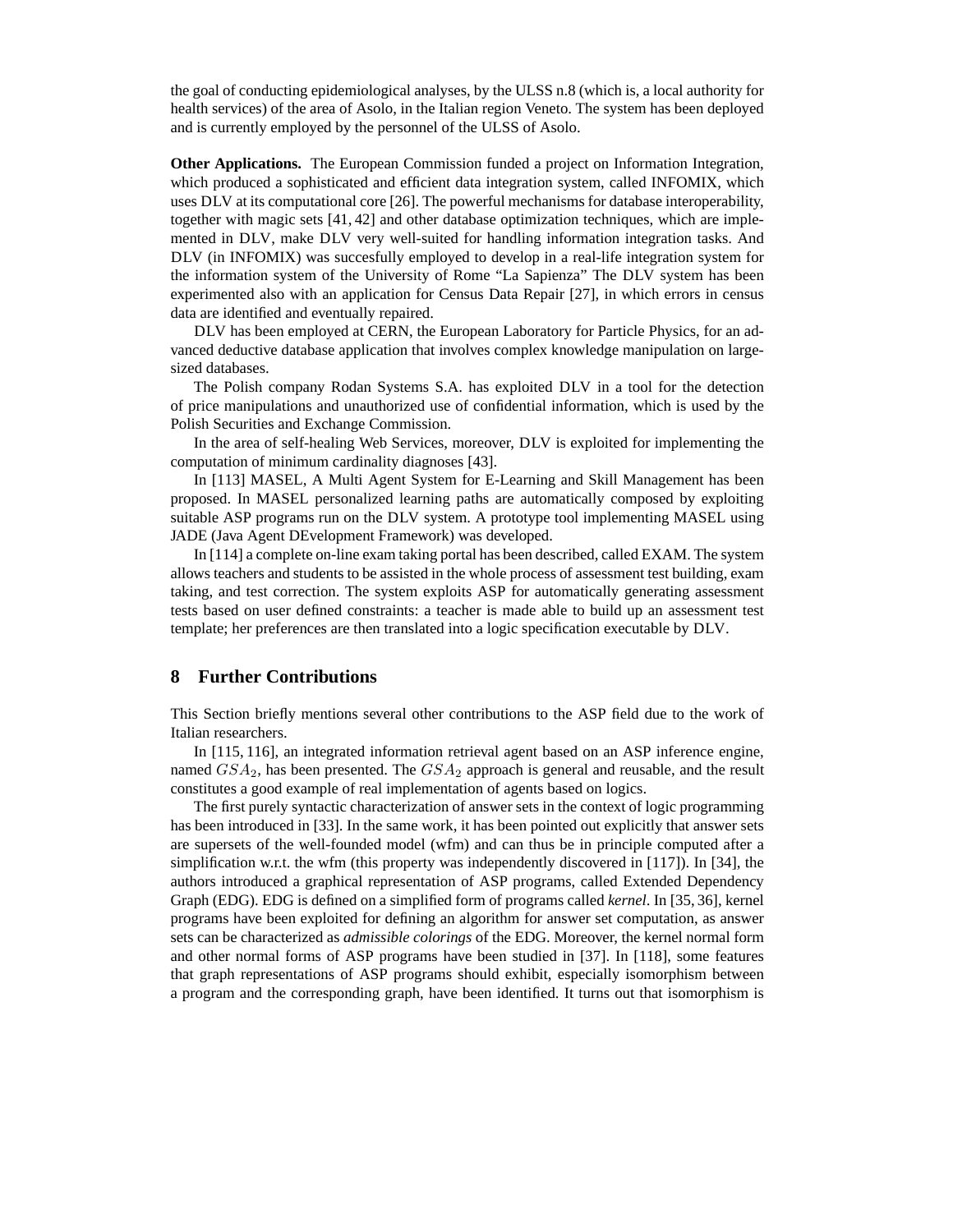possible only if the graph representation formalism is able to distinguish the cycles occurring in the program, and the different connections among them. Investigating the program structure is also important for understanding the effects of updates of given program on the existence, the number and the content of answer sets. In particular, a graph representation can be useful to understand what happens after asserting lemmas [119] and/or adding new rules [120]. The work [121] showed that representations like the EDG (or others that have been proposed in the literature), which are oriented to atoms and rules, can be usefully condensed into more compact representations, called *Cycle Graph*, which is oriented to components. In the Cycle Graph, vertices are not atoms or rules, but significant subprograms. The Cycle Graph allows the relationship between the syntax of programs and the existence of answer sets to be investigated, and thus can be the basis of software engineering methodologies for answer set programming. In [122] inconsistency and incompleteness in data integration are handled by introducing an "helper model" acting as a mediator between the global conceptual data model and the data sources.

ASP has been exploited as a core inference engine for a system for qualitative management of probabilistic uncertainty [123–125]. The system supports basic reasoning tasks by mechanizing various notions of comparative preference notions that represent plausible models of cognitive unconscious humans mental processes.

ASP has been integrated with arithmetic and finite domain constraint solvers in [126]. The benefits, besides enhanced expressiveness, comprise reduced memory requirements because the part of a program involving constraints needs not be instantiated. Consequently, it was possible to extend significantly the size of the problems solved by an ASP planner for Space Shuttle operations.

The mutual interdependence of ASP-based agents has been investigated [127–130] at Universita` Mediterranea of Reggio Calabria. In [127], agreements possibly reached by a collection of agents are represented. In [128, 129], a community of agents where individual's conclusions rely on others' ones is modeled by nested social predicates. This language is refined in [130] by adding social aggregates and a form of reasoning where models include also "unfounded" interpretations in case they are mutually supported by multiple agents. Finally, a form of preferences under uncertainty is modeled under ASP in [131].

### **References**

- 1. Baral, C.: Knowledge Representation, Reasoning and Declarative Problem Solving. Cambridge University Press (2003)
- 2. Gelfond, M., Lifschitz, V.: The Stable Model Semantics for Logic Programming. In: Logic Programming: Proceedings Fifth Intl Conference and Symposium, Cambridge, Mass., MIT Press (1988) 1070–1080
- 3. Gelfond, M., Lifschitz, V.: Classical Negation in Logic Programs and Disjunctive Databases. New Generation Computing **9** (1991) 365–385
- 4. Lifschitz, V.: Answer Set Planning. In Schreye, D.D., ed.: Proceedings of the 16th International Conference on Logic Programming (ICLP'99), Las Cruces, New Mexico, USA, The MIT Press (November 1999) 23–37
- 5. Marek, V.W., Truszczyński, M.: Stable Models and an Alternative Logic Programming Paradigm. In Apt, K.R., Marek, V.W., Truszczyński, M., Warren, D.S., eds.: The Logic Programming Paradigm -A 25-Year Perspective. Springer Verlag (1999) 375–398
- 6. Minker, J., ed.: Foundations of Deductive Databases and Logic Programming. Morgan Kaufmann Publishers, Inc., Washington DC (1988)
- 7. Minker, J., Rajasekar, A.: A Fixpoint Semantics for Disjunctive Logic Programs. Journal of Logic Programming **9**(1) (July 1990) 45–74
- 8. Lobo, J., Minker, J., Rajasekar, A.: Foundations of Disjunctive Logic Programming. The MIT Press, Cambridge, Massachusetts (1992)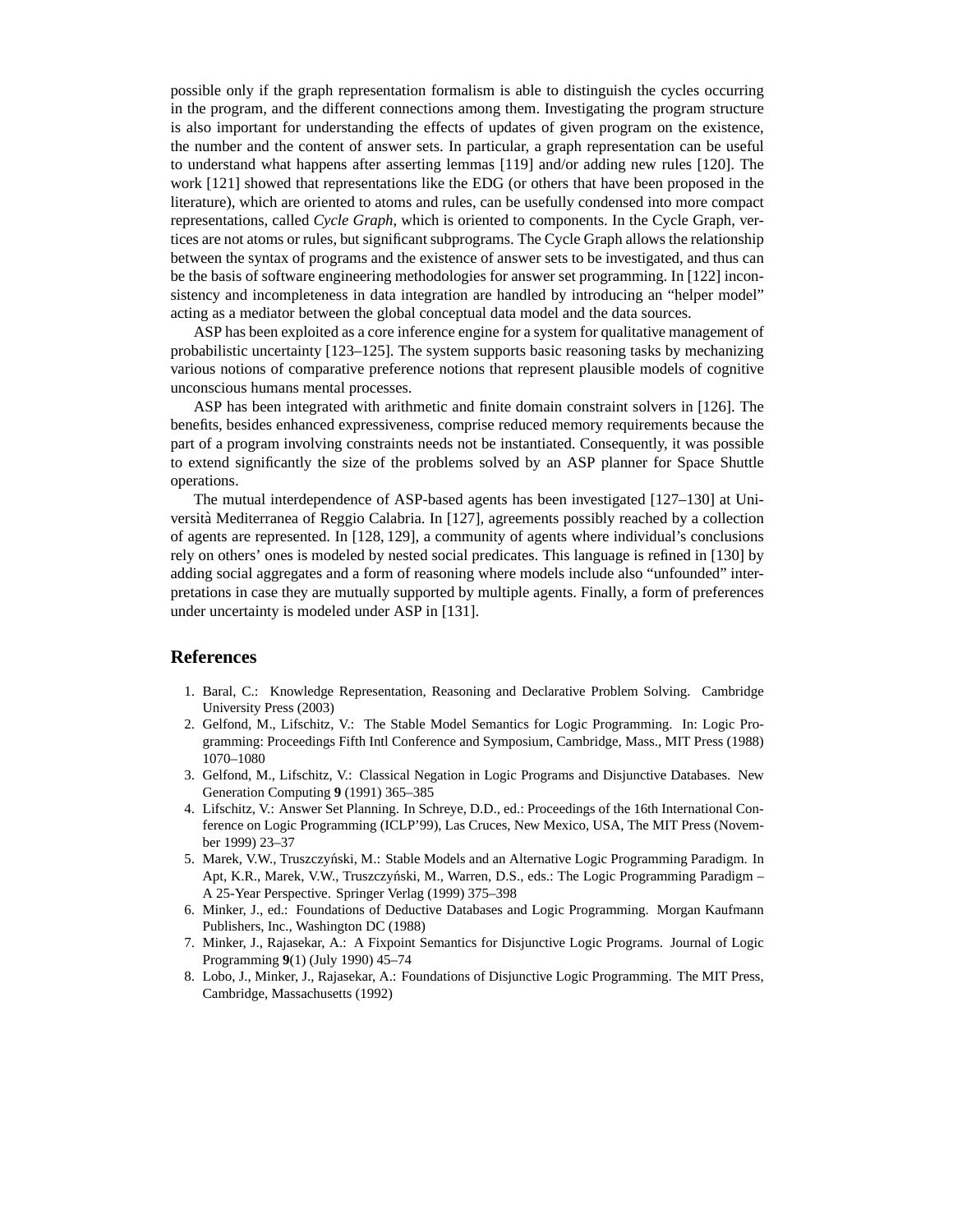- 9. Fernández, J.A., Minker, J.: Semantics of Disjunctive Deductive Databases. In: Proceedings 4th Intl. Conference on Database Theory (ICDT-92), Berlin (October 1992) 21–50
- 10. Eiter, T., Gottlob, G., Mannila, H.: Disjunctive Datalog. ACM Transactions on Database Systems **22**(3) (September 1997) 364–418
- 11. Dantsin, E., Eiter, T., Gottlob, G., Voronkov, A.: Complexity and Expressive Power of Logic Programming. ACM Computing Surveys **33**(3) (2001) 374–425
- 12. Eiter, T., Faber, W., Leone, N., Pfeifer, G.: Declarative Problem-Solving Using the DLV System. In Minker, J., ed.: Logic-Based Artificial Intelligence. Kluwer Academic Publishers (2000) 79–103
- 13. Leone, N., Pfeifer, G., Faber, W., Eiter, T., Gottlob, G., Perri, S., Scarcello, F.: The DLV System for Knowledge Representation and Reasoning. ACM Transactions on Computational Logic **7**(3) (July 2006) 499–562
- 14. Simons, P.: Smodels Homepage (since 1996) http://www.tcs.hut.fi/Software/smodels/.
- 15. Simons, P., Niemelä, I., Soininen, T.: Extending and Implementing the Stable Model Semantics. Artificial Intelligence **138** (June 2002) 181–234
- 16. Zhao, Y.: ASSAT homepage (since 2002) http://assat.cs.ust.hk/.
- 17. Lin, F., Zhao, Y.: ASSAT: Computing Answer Sets of a Logic Program by SAT Solvers. In: Proceedings of the Eighteenth National Conference on Artificial Intelligence (AAAI-2002), Edmonton, Alberta, Canada, AAAI Press / MIT Press (2002)
- 18. Babovich, Y., Maratea, M.: Cmodels-2: Sat-based answer sets solver enhanced to non-tight programs. Available on http://www.cs.utexas.edu/users/tag/cmodels.html (2003)
- 19. Gebser, M., Kaufmann, B., Neumann, A., Schaub, T.: Conflict-driven answer set solving. In: Twentieth International Joint Conference on Artificial Intelligence (IJCAI-07), Morgan Kaufmann Publishers (January 2007) 386–392
- 20. Janhunen, T., Niemelä, I., Seipel, D., Simons, P., You, J.H.: Unfolding Partiality and Disjunctions in Stable Model Semantics. Technical Report cs.AI/0303009, arXiv.org (March 2003)
- 21. Lierler, Y.: Disjunctive Answer Set Programming via Satisfiability. In Baral, C., Greco, G., Leone, N., Terracina, G., eds.: Logic Programming and Nonmonotonic Reasoning — 8th International Conference, LPNMR'05, Diamante, Italy, September 2005, Proceedings. Volume 3662 of Lecture Notes in Computer Science., Springer Verlag (September 2005) 447–451
- 22. Drescher, C., Gebser, M., Grote, T., Kaufmann, B., König, A., Ostrowski, M., Schaub, T.: Conflict-Driven Disjunctive Answer Set Solving. In Brewka, G., Lang, J., eds.: Proceedings of the Eleventh International Conference on Principles of Knowledge Representation and Reasoning (KR 2008), Sydney, Australia, AAAI Press (2008) 422–432
- 23. Ielpa, S.M., Iiritano, S., Leone, N., Ricca, F.: An ASP-Based System for e-Tourism. In Erdem, E., Lin, F., Schaub, T., eds.: Proceedings of the 10th International Conference on Logic Programming and Nonmonotonic Reasoning (LPNMR 2009). Volume 5753 of Lecture Notes in Computer Science., Springer (2009) 368–381
- 24. Leone, N., Ricca, F., Terracina, G.: An ASP-Based Data Integration System. In Erdem, E., Lin, F., Schaub, T., eds.: Proceedings of the 10th International Conference on Logic Programming and Nonmonotonic Reasoning (LPNMR 2009). Volume 5753 of Lecture Notes in Computer Science., Springer (2009) 528–534
- 25. Grasso, G., Iiritano, S., Leone, N., Ricca, F.: An ASP-Based Data Integration System. In Erdem, E., Lin, F., Schaub, T., eds.: Proceedings of the 10th International Conference on Logic Programming and Nonmonotonic Reasoning (LPNMR 2009). Volume 5753 of Lecture Notes in Computer Science., Springer (2009) 591–597
- 26. Leone, N., Gottlob, G., Rosati, R., Eiter, T., Faber, W., Fink, M., Greco, G., Ianni, G., Kałka, E., Lembo, D., Lenzerini, M., Lio, V., Nowicki, B., Ruzzi, M., Staniszkis, W., Terracina, G.: The IN-FOMIX System for Advanced Integration of Incomplete and Inconsistent Data. In: Proceedings of the 24th ACM SIGMOD International Conference on Management of Data (SIGMOD 2005), Baltimore, Maryland, USA, ACM Press (June 2005) 915–917
- 27. Franconi, E., Palma, A.L., Leone, N., Perri, S., Scarcello, F.: Census Data Repair: a Challenging Application of Disjunctive Logic Programming. In: Logic for Programming, Artificial Intelligence, and Reasoning, 8th International Conference, LPAR 2001. Volume 2250 of Lecture Notes in Computer Science., Springer (2001) 561–578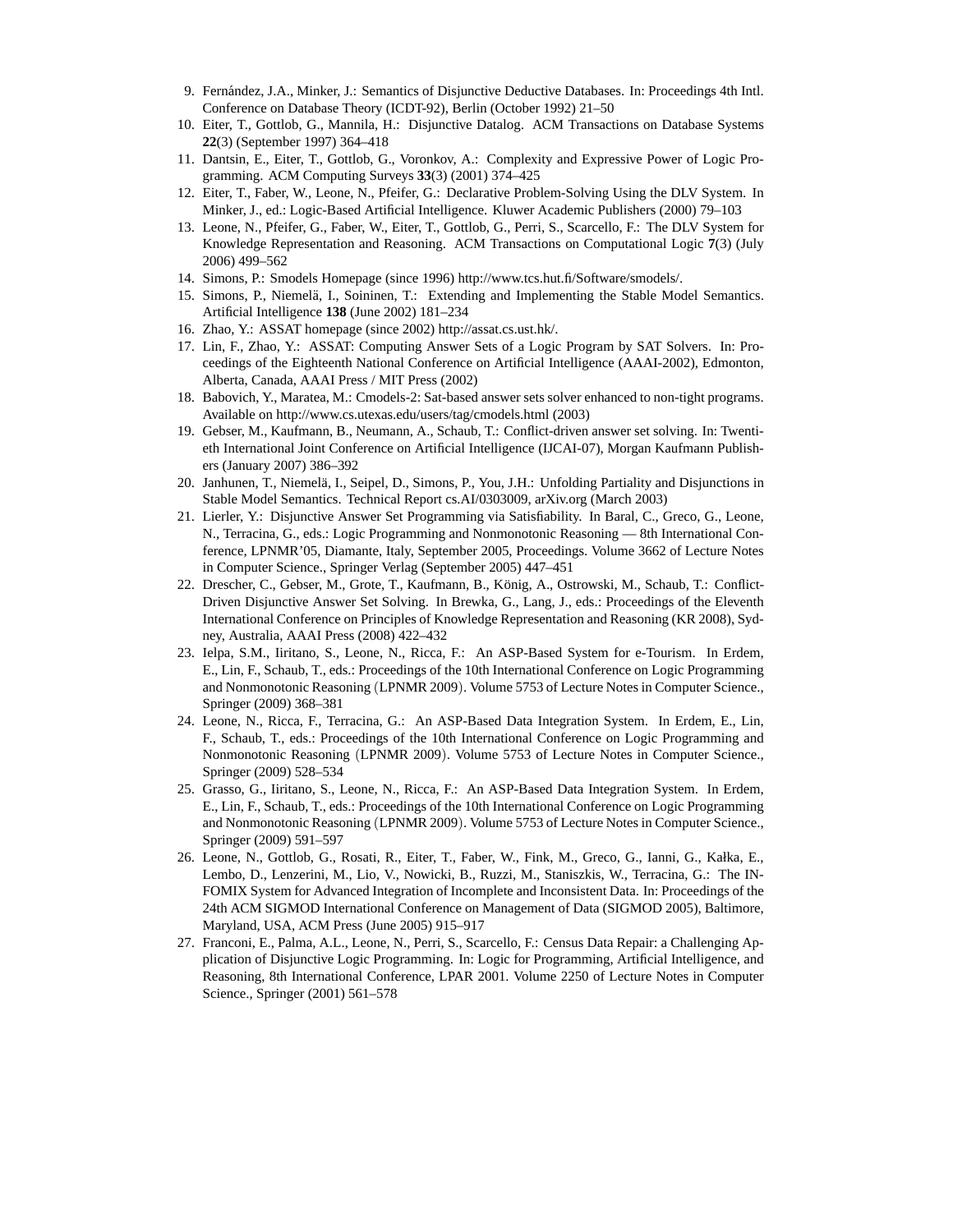- 28. Cumbo, C., Iiritano, S., Rullo, P.: OLEX A Reasoning-Based Text Classifier. In: Proceedings of Logics in Artificial Intelligence, 9th European Conference, (JELIA 2004), September 27-30, 2004. Volume 3229 of Lecture Notes in Computer Science., Lisbon, Portugal (2004) 722–725
- 29. Rullo, P., Cumbo, C., Policicchio, V.L.: Learning rules with negation for text categorization. In Cho, Y., Wainwright, R.L., Haddad, H., Shin, S.Y., Koo, Y.W., eds.: Proceedings of the 2007 ACM Symposium on Applied Computing (SAC), Seoul, Korea, March 11-15, ACM (2007) 409–416
- 30. Ruffolo, M., Manna, M.: HiLeX: A System for Semantic Information Extraction from Web Documents. In Manolopoulos, Y., Filipe, J., Constantopoulos, P., Cordeiro, J., eds.: ICEIS (Selected Papers). Volume 3 of Lecture Notes in Business Information Processing. (2008) 194–209
- 31. Ruffolo, M., Leone, N., Manna, M., Saccà, D., Zavatto, A.: Exploiting ASP for Semantic Information Extraction. In de Vos, M., Provetti, A., eds.: Proceedings ASP05 - Answer Set Programming: Advances in Theory and Implementation, Bath, UK (July 2005) 248–262
- 32. Leone, N., Rullo, P., Scarcello, F.: Disjunctive Stable Models: Unfounded Sets, Fixpoint Semantics and Computation. Information and Computation **135**(2) (June 1997) 69–112
- 33. Costantini, S.: Contributions to the stable model semantics of logic programs with negation. Theoretical Computer Science **149** (1995) (preliminary version in Proc. of LPNMR93).
- 34. Brignoli, G., Costantini, S., D'Antona, O., Provetti, A.: Characterizing and computing stable models of logic programs: the non–stratified case. In: Proc. of the 1999 Conference on Information Technology, Bhubaneswar, India. (1999)
- 35. Bertoni, A., Grossi, G., Provetti, A., Kreinovich, V., Tari, L.: The prospect for answer set computation by a genetic model. In: Proc. of the AAAI Spring Symposium ASP 2001, AAAI press (2001) 1–5
- 36. Grossi, G., Marchi, M., Pontelli, E., Provetti, A.: Improving the adjsolver algorithm for asp kernel programs. In Costantini, S., Watson, R., eds.: Proc. of ASP2007, 4th International Workshop on Answer Set Programming at ICLP07. (2007)
- 37. Costantini, S., Provetti, A.: Normal forms for answer sets programming. J. on Theory and Practice of Logic Programming **5**(6) (2005)
- 38. Grasso, G., Iiritano, S., Leone, N., Ricca, F.: Some DLV Applications for Knowledge Management. In Erdem, E., Lin, F., Schaub, T., eds.: Proceedings of the 10th International Conference on Logic Programming and Nonmonotonic Reasoning (LPNMR 2009). Volume 5753 of Lecture Notes in Computer Science., Springer (2009) 591–597
- 39. Ricca, F., Gallucci, L., Schindlauer, R., Dell'Armi, T., Grasso, G., Leone, N.: OntoDLV: an ASPbased system for enterprise ontologies. Journal of Logic and Computation (2009)
- 40. Ricca, F., Leone, N.: Disjunctive Logic Programming with types and objects: The DLV<sup>+</sup> System. Journal of Applied Logics **5**(3) (2007) 545–573
- 41. Cumbo, C., Faber, W., Greco, G., Leone, N.: Enhancing the magic-set method for disjunctive datalog programs. In: Proceedings of the the 20th International Conference on Logic Programming – ICLP'04. Volume 3132 of Lecture Notes in Computer Science. (2004) 371–385
- 42. Faber, W., Greco, G., Leone, N.: Magic Sets and their Application to Data Integration. Journal of Computer and System Sciences **73**(4) (2007) 584–609
- 43. Friedrich, G., Ivanchenko, V.: Diagnosis from first principles for workflow executions. Technical report, Alpen Adria University, Applied Informatics, Klagenfurt, Austria (2008) http://proserver3 iwas.uni-klu.ac.at/download area/Technical-Reports/technical report 2008 02.pdf.
- 44. Buccafurri, F., Leone, N., Rullo, P.: Enhancing Disjunctive Datalog by Constraints. IEEE Transactions on Knowledge and Data Engineering **12**(5) (2000) 845–860
- 45. Calimeri, F., Faber, W., Leone, N., Perri, S.: Declarative and Computational Properties of Logic Programs with Aggregates. In: Nineteenth International Joint Conference on Artificial Intelligence (IJCAI-05). (August 2005) 406–411
- 46. Dell'Armi, T., Faber, W., Ielpa, G., Leone, N., Pfeifer, G.: Aggregate Functions in Disjunctive Logic Programming: Semantics, Complexity, and Implementation in DLV. In: Proceedings of the 18th International Joint Conference on Artificial Intelligence (IJCAI) 2003, Acapulco, Mexico, Morgan Kaufmann Publishers (August 2003) 847–852
- 47. Faber, W., Leone, N.: On the Complexity of Answer Set Programming with Aggregates. In Baral, C., Brewka, G., Schlipf, J.S., eds.: Logic Programming and Nonmonotonic Reasoning — 9th International Conference, LPNMR 2007. Volume 4483 of Lecture Notes in AI (LNAI)., Tempe, AZ, USA, Springer Verlag (May 2007) 97–109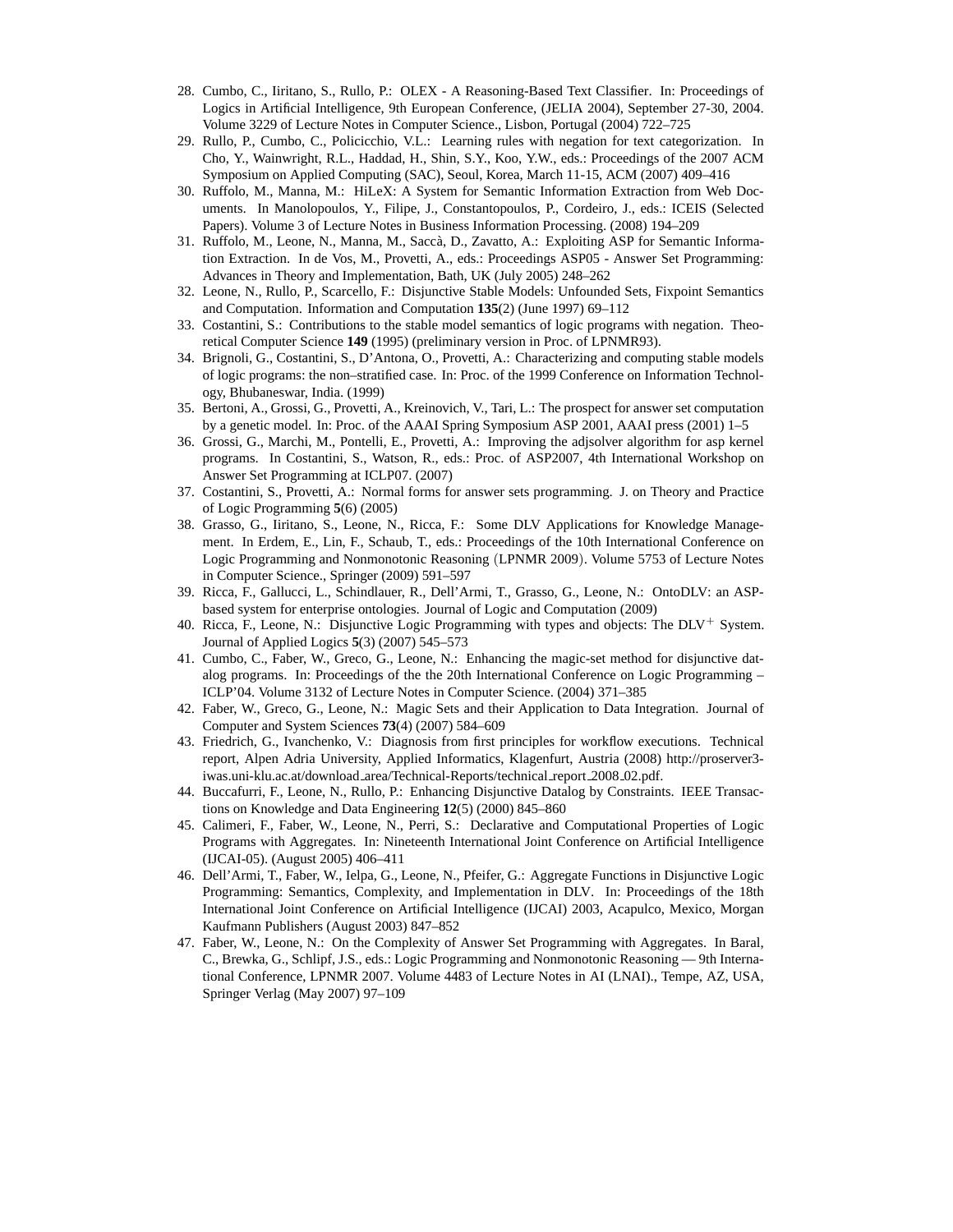- 48. Faber, W., Leone, N., Pfeifer, G.: Recursive aggregates in disjunctive logic programs: Semantics and complexity. In Alferes, J.J., Leite, J., eds.: Proceedings of the 9th European Conference on Artificial Intelligence (JELIA 2004). Volume 3229 of Lecture Notes in AI (LNAI)., Springer Verlag (September 2004) 200–212
- 49. Eiter, T., Faber, W., Leone, N., Pfeifer, G., Polleres, A.: A Logic Programming Approach to Knowledge-State Planning: Semantics and Complexity. ACM Transactions on Computational Logic **5**(2) (April 2004) 206–263
- 50. Perri, S., Scarcello, F., Leone, N.: Abductive Logic Programs with Penalization: Semantics, Complexity and Implementation. Theory and Practice of Logic Programming **5**(1–2) (2005) 123–159
- 51. Eiter, T., Ianni, G., Schindlauer, R., Tompits, H.: A Uniform Integration of Higher-Order Reasoning and External Evaluations in Answer Set Programming. In: International Joint Conference on Artificial Intelligence (IJCAI) 2005, Edinburgh, UK (August 2005) 90–96
- 52. Calimeri, F., Ianni, G., Ielpa, G., Pietramala, A., Santoro, M.C.: A system with template answer set programs. In: JELIA. (2004) 693–697
- 53. Costantini, S., Formisano, A.: Answer set programming with resources. Journal of Logic and Computation (2009) To appear. Draft available as Report-16/2008 of Dip. di Matematica e Informatica, Univ. di Perugia: www.dipmat.unipg.it/formis/papers/report2008\_16.ps.gz.
- 54. Costantini, S., Formisano, A.: Modeling preferences and conditional preferences on resource consumption and production in ASP. Journal of of Algorithms in Cognition, Informatics and Logic **64**(1) (2009) 3–15
- 55. Balduccini, M., Gelfond, M.: Logic Programs with Consistency-Restoring Rules. In P. Doherty, J. McCarthy, M.W., ed.: International Symposium on Logical Formalization of Commonsense Reasoning, AAAI 2003 Spring Symposium Series. (2003)
- 56. Bria, A., Faber, W., Leone, N.: Normal form nested programs. Fundamenta Informaticae (2009) Accepted for publication.
- 57. Bonatti, P.A.: Reasoning with infinite stable models. Artif. Intell. **156**(1) (2004) 75–111
- 58. Bonatti, P.: Reasoning with infinite stable models. In: Proceedings of the Seventeenth International Joint Conference on Artificial Intelligence, IJCAI 2001, Morgan Kaufmann (2001) 603–610
- 59. Baselice, S., Bonatti, P.A., Criscuolo, G.: On finitely recursive programs. TPLP **9**(2) (2009) 213–238
- 60. Bonatti, P.A.: Reasoning with infinite stable models II: Disjunctive programs. In: Proceedings of the 18th International Conference on Logic Programming, ICLP 2002. Number 2401 in LNCS, Springer (2002) 333–346
- 61. Bonatti, P.A.: Erratum to: Reasoning with infinite stable models [artificial intelligence 156 (1) (2004) 75-111]. Artif. Intell. **172**(15) (2008) 1833–1835
- 62. Calimeri, F., Cozza, S., Ianni, G., Leone, N.: Computable functions in asp: Theory and implementation. [132] 407–424
- 63. Calimeri, F., Cozza, S., Ianni, G., Leone, N.: Magic sets for the bottom-up evaluation of finitely recursive programs. [133] 71–86
- 64. Bonatti, P.A.: Resolution for skeptical stable model semantics. J. Autom. Reasoning **27**(4) (2001) 391–421
- 65. Bonatti, P.A., Pontelli, E., Son, T.C.: Credulous resolution for answer set programming. In Fox, D., Gomes, C.P., eds.: AAAI, AAAI Press (2008) 418–423
- 66. Calimeri, F., Cozza, S., Ianni, G., Leone, N.: An asp system with functions, lists, and sets. [133] 483–489
- 67. Faber, W., Leone, N., Mateis, C., Pfeifer, G.: Using Database Optimization Techniques for Nonmonotonic Reasoning. In INAP Organizing Committee, ed.: Proceedings of the 7th International Workshop on Deductive Databases and Logic Programming (DDLP'99), Prolog Association of Japan (September 1999) 135–139
- 68. Leone, N., Perri, S., Scarcello, F.: Improving ASP Instantiators by Join-Ordering Methods. In Eiter, T., Faber, W., Truszczyński, M., eds.: Logic Programming and Nonmonotonic Reasoning — 6th International Conference, LPNMR'01, Vienna, Austria. Volume 2173 of Lecture Notes in AI (LNAI)., Springer Verlag (September 2001) 280–294
- 69. Perri, S., Scarcello, F., Catalano, G., Leone, N.: Enhancing DLV instantiator by backjumping techniques. Annals of Mathematics and Artificial Intelligence **51**(2–4) (2007) 195–228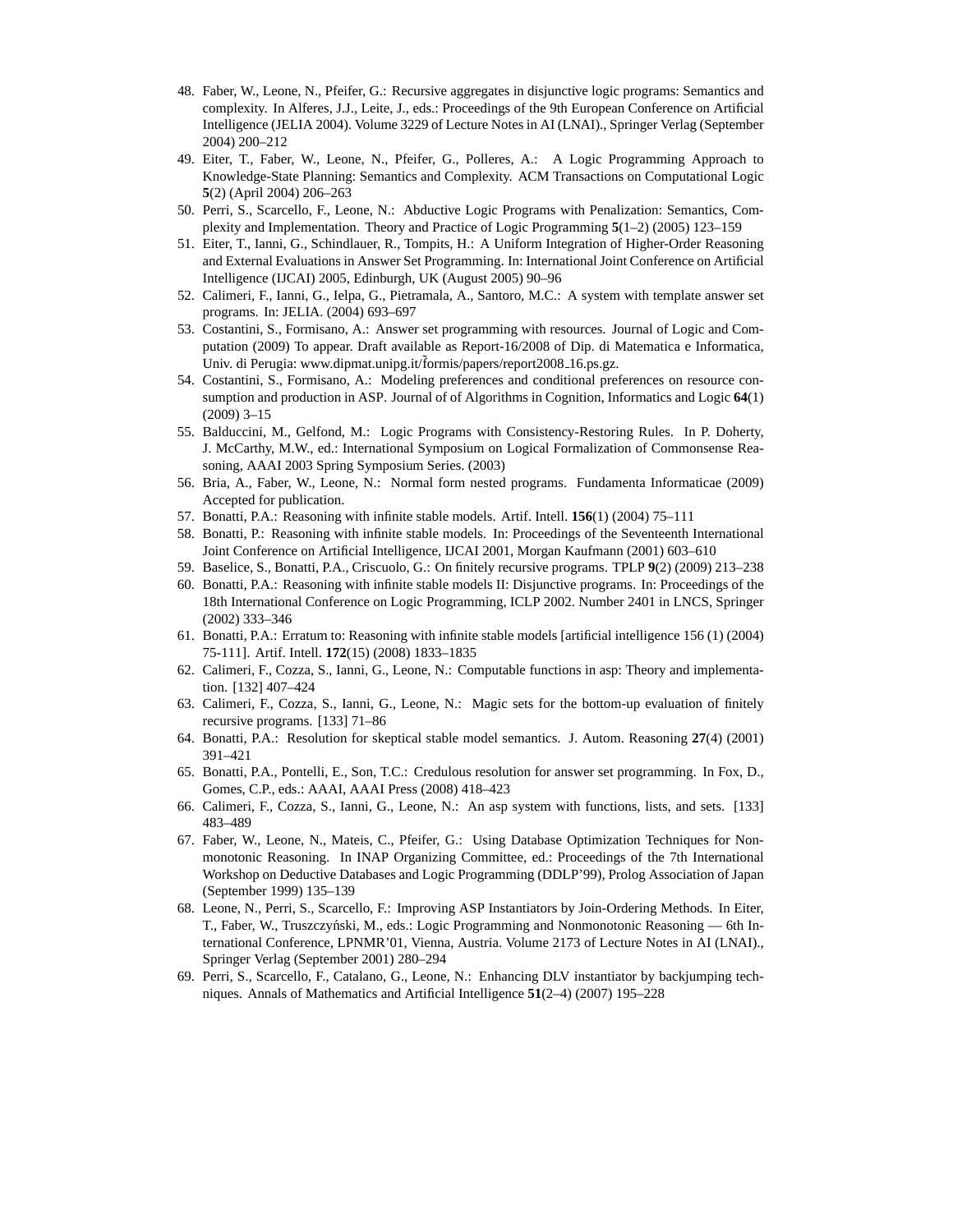- 70. Calimeri, F., Perri, S., Ricca, F.: Experimenting with Parallelism for the Instantiation of ASP Programs. Journal of Algorithms in Cognition, Informatics and Logics **63**(1–3) (2008) 34–54
- 71. Vescio, S., Perri, S., Ricca, F.: Efficient Parallel ASP Instantiation via Dynamic Rewriting. In: Proceedings of the First Workshop on Answer Set Programming and Other Computing Paradigms (ASPOCP 2008), Udine, Italy (2008)
- 72. Calimeri, F., Faber, W., Leone, N., Pfeifer, G.: Pruning Operators for Disjunctive Logic Programming Systems. Fundamenta Informaticae **71**(2–3) (2006) 183–214
- 73. Faber, W., Leone, N., Pfeifer, G., Ricca, F.: On look-ahead heuristics in disjunctive logic programming. Annals of Mathematics and Artificial Intelligence **51**(2–4) (2007) 229–266
- 74. Ricca, F., Faber, W., Leone, N.: A Backjumping Technique for Disjunctive Logic Programming. AI Communications – The European Journal on Artificial Intelligence **19**(2) (2006) 155–172
- 75. Maratea, M., Ricca, F., Faber, W., Leone, N.: Look-back techniques and heuristics in dlv: Implementation, evaluation and comparison to qbf solvers. Journal of Algorithms in Cognition, Informatics and Logics **63**(1–3) (2008) 70–89
- 76. Koch, C., Leone, N., Pfeifer, G.: Enhancing Disjunctive Logic Programming Systems by SAT Checkers. Artificial Intelligence **15**(1–2) (December 2003) 177–212
- 77. Abiteboul, S., Hull, R., Vianu, V.: Foundations of Databases. Addison-Wesley (1995)
- 78. Van Gelder, A., Ross, K.A., Schlipf, J.S.: The Well-Founded Semantics for General Logic Programs. Journal of the ACM **38**(3) (1991) 620–650
- 79. Reiter, R.: On Closed World Data Bases. In Gallaire, H., Minker, J., eds.: Logic and Data Bases. Plenum Press, New York (1978) 55–76
- 80. Ben-Eliyahu, R., Dechter, R.: Propositional Semantics for Disjunctive Logic Programs. Annals of Mathematics and Artificial Intelligence **12** (1994) 53–87
- 81. Ben-Eliyahu, R., Palopoli, L.: Reasoning with Minimal Models: Efficient Algorithms and Applications. In: Proceedings Fourth International Conference on Principles of Knowledge Representation and Reasoning (KR-94). (1994) 39–50
- 82. Denecker, M., Pelov, N., Bruynooghe, M.: Ultimate Well-Founded and Stable Model Semantics for Logic Programs with Aggregates. In Codognet, P., ed.: Proceedings of the 17th International Conference on Logic Programming, Springer Verlag (2001) 212–226
- 83. Hella, L., Libkin, L., Nurmonen, J., Wong, L.: Logics with aggregate operators. Journal of the ACM **48**(4) (2001) 880–907
- 84. Pelov, N., Denecker, M., Bruynooghe, M.: Well-founded and Stable Semantics of Logic Programs with Aggregates. Theory and Practice of Logic Programming **7**(3) (2007) 301–353
- 85. Baader, F., Calvanese, D., McGuinness, D.L., Nardi, D., Patel-Schneider, P.F., eds.: The Description Logic Handbook: Theory, Implementation, and Applications. Cambridge University Press (2003)
- 86. Lifschitz, V., Tang, L.R., Turner, H.: Nested Expressions in Logic Programs. Annals of Mathematics and Artificial Intelligence **25**(3–4) (1999) 369–389
- 87. Sterling, L., Shapiro, E.: The Art of Prolog (2nd ed.). MIT Press (1994)
- 88. Simkus, M., Eiter, T.: FDNC: Decidable non-monotonic disjunctive logic programs with function symbols. In: Proc. of LPAR'07. Volume 4790 of Lecture Notes in Computer Science., Springer (2007) 514–530
- 89. Syrjänen, T.: Omega-restricted logic programs. In: Proc. LPNMR'01. Volume 2173 of Lecture Notes in Computer Science., Springer (2001) 267–279
- 90. Lierler, Y., Lifschitz, V.: One more decidable class of finitely ground programs. [134] 489–493
- 91. Eiter, T., Ortiz, M., Simkus, M.: Reasoning using knots. In Cervesato, I., Veith, H., Voronkov, A., eds.: LPAR. Volume 5330 of Lecture Notes in Computer Science., Springer (2008) 377–390
- 92. Simkus, M.: Fusion of logic programming and description logics. [134] 551–552
- 93. Baselice, S., Bonatti, P.A.: Composing normal programs with function symbols. [132] 425–439
- 94. Davis, M., Logemann, G., Loveland, D.: A Machine Program for Theorem Proving. Communications of the ACM **5** (1962) 394–397
- 95. Gebser, M., Schaub, T., Thiele, S.: Gringo : A new grounder for answer set programming. In Baral, C., Brewka, G., Schlipf, J.S., eds.: Proceedings of the 9th International Conference on Logic Programming and Nonmonotonic Reasoning (LPNMR '07). Volume 4483., Tempe, AZ, USA (2007) 266–271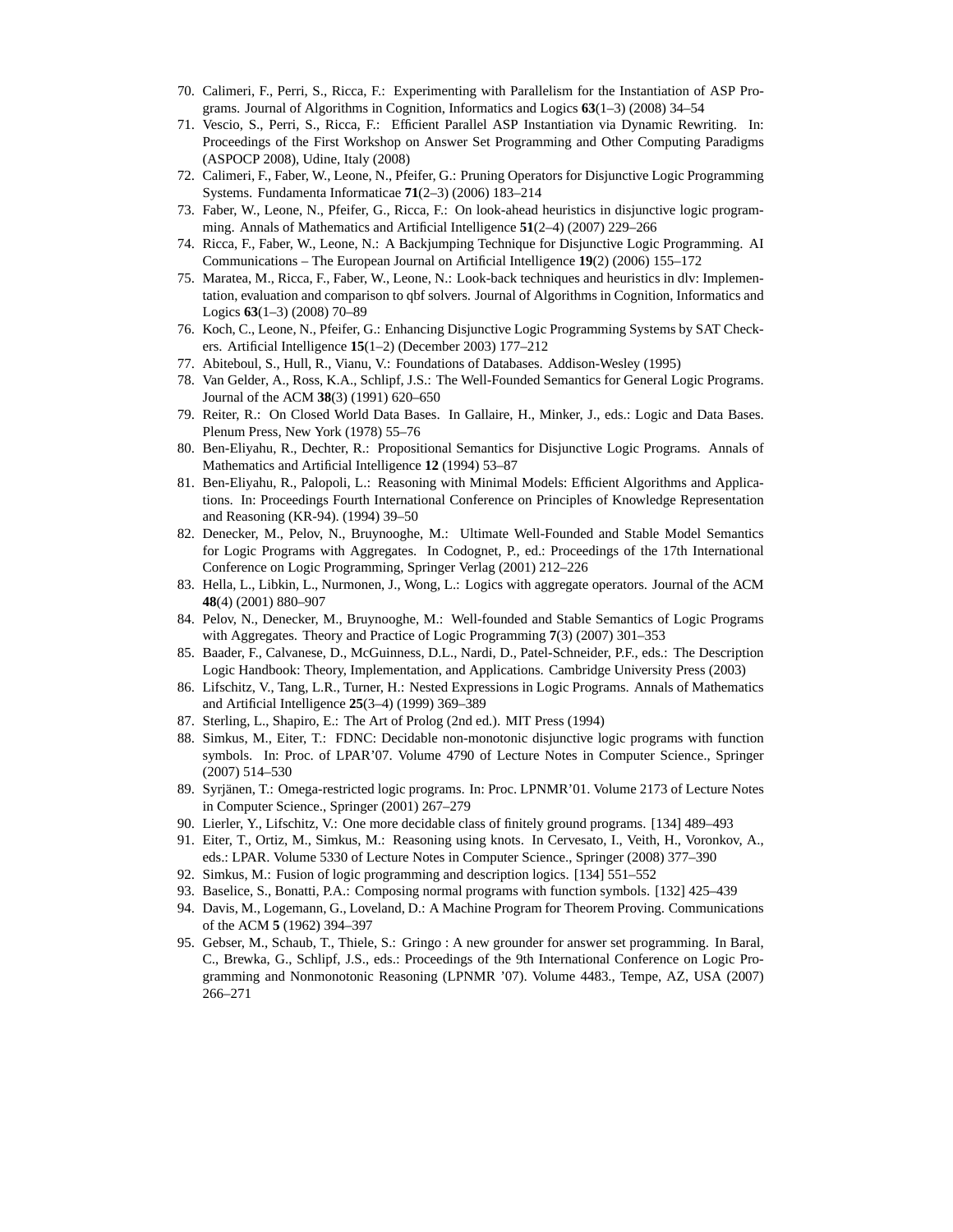- 96. Wittocx, J., Mariën, M., Denecker, M.: GidL: A grounder for FO+. In Thielscher, M., Pagnucco, M., eds.: Proceedings of the Twelfth International Workshop on Non-Monotonic Reasoning,. (September 2008) 189–198
- 97. Beowulf.org: The Beowulf Cluster Site http://www.beowulf.org.
- 98. Balduccini, M., Pontelli, E., Elkhatib, O., Le, H.: Issues in parallel execution of non-monotonic reasoning systems. Parallel Computing **31**(6) (2005) 608–647
- 99. Faber, W., Leone, N., Pfeifer, G.: Pushing Goal Derivation in DLP Computations. In Gelfond, M., Leone, N., Pfeifer, G., eds.: Proceedings of the 5th International Conference on Logic Programming and Nonmonotonic Reasoning (LPNMR'99). Volume 1730 of Lecture Notes in AI (LNAI)., El Paso, Texas, USA, Springer Verlag (December 1999) 177–191
- 100. Marek, V.W., Subrahmanian, V.: The Relationship between Logic Program Semantics and Non-Monotonic Reasoning. In: Proceedings of the 6th International Conference on Logic Programming – ICLP'89, MIT Press (1989) 600–617
- 101. Baral, C., Gelfond, M.: Logic Programming and Knowledge Representation. Journal of Logic Programming **19/20** (1994) 73–148
- 102. Moskewicz, M.W., Madigan, C.F., Zhao, Y., Zhang, L., Malik, S.: Chaff: Engineering an Efficient SAT Solver. In: Proceedings of the 38th Design Automation Conference, DAC 2001, Las Vegas, NV, USA, ACM (June 2001) 530–535
- 103. Giunchiglia, E., Lierler, Y., Maratea, M.: Answer Set Programming Based on Propositional Satisfiability. Journal of Automated Reasoning **36**(4) (2006) 345–377
- 104. Giunchiglia, E., Lierler, Y., Maratea, M.: A sat-based polynomial space algorithm for answer set programming. In Delgrande, J.P., Schaub, T., eds.: Proceedings of the 10th International Workshop on Non-Monotonic Reasoning (NMR'2004). (2004) 189–196
- 105. Giunchiglia, E., Maratea, M.: On the relation between ASP and SAT procedures (or, between smodels and cmodels). In: Proc. of the Twenty-first International Conference on Logic Programming (ICLP). Volume 3668 of Lecture Notes in Computer Science., Springer (2005) 37–51
- 106. Giunchiglia, E., Leone, N., Maratea, M.: On the relation among answer set solvers. Annals of Mathematics and Artificial Intelligence **53**(1-4) (2008) 169–204
- 107. Palù, A.D., Dovier, A., Pontelli, E., Rossi, G.: Answer set programming with constraints using lazy grounding. [134] 115–129
- 108. Terracina, G., Leone, N., Lio, V., Panetta, C.: Experimenting with recursive queries in database and logic programming systems. Theory and Practice of Logic Programming **8** (2008) 129–165
- 109. Terracina, G., De Francesco, E., Panetta, C., Leone, N.: Enhancing a DLP system for advanced database applications. In: Proceedings of the International Conference on Web Reasoning and Rule Systems (RR 2008), Karlsruhe, Germany, Springer Verlag (2008)
- 110. Gebser, M., Liu, L., Namasivayam, G., Neumann, A., Schaub, T., Truszczyński, M.: The first answer set programming system competition. In Baral, C., Brewka, G., Schlipf, J., eds.: Logic Programming and Nonmonotonic Reasoning — 9th International Conference, LPNMR'07. Volume 4483 of Lecture Notes in Computer Science., Tempe, Arizona, Springer Verlag (May 2007) 3–17
- 111. Denecker, M., Vennekens, J., Bond, S., Gebser, M., Truszczynski, M.: The Second Answer Set Programming Competition. In Erdem, E., Lin, F., Schaub, T., eds.: Proceedings of Logic Programming and Nonmonotonic Reasoning, 10th International Conference, LPNMR 2009, Potsdam, Germany, September 14-18, 2009. Volume 5753., springer (2009) 637–654
- 112. Gallucci, L., Ricca, F.: Visual Querying and Application Programming Interface for an ASP-based Ontology Language. In Vos, M.D., Schaub, T., eds.: Proceedings of the Workshop on Software Engineering for Answer Set Programming (SEA'07). (2007) 56–70
- 113. Garro, A., Palopoli, L., Ricca, F.: Exploiting agents in e-learning and skills management context. AI Communications – The European Journal on Artificial Intelligence **19**(2) (2006) 137–154
- 114. Ianni, G., Ricca, F., Panetta, C.: Specification of Assessment-Test Criteria through ASP Specification. In: Answer Set Programming: Advances in Theory and Implementation, Bath, UK, Research Press International, P.O. Box 144, Bristol BS 1YA (2005) 293–302
- 115. Ianni, G., Calimeri, F., Lio, V., Galizia, S.: Reasoning about the semantic web using answer set programming. In: APPIA-GULP-PRODE. (2003) 324–336